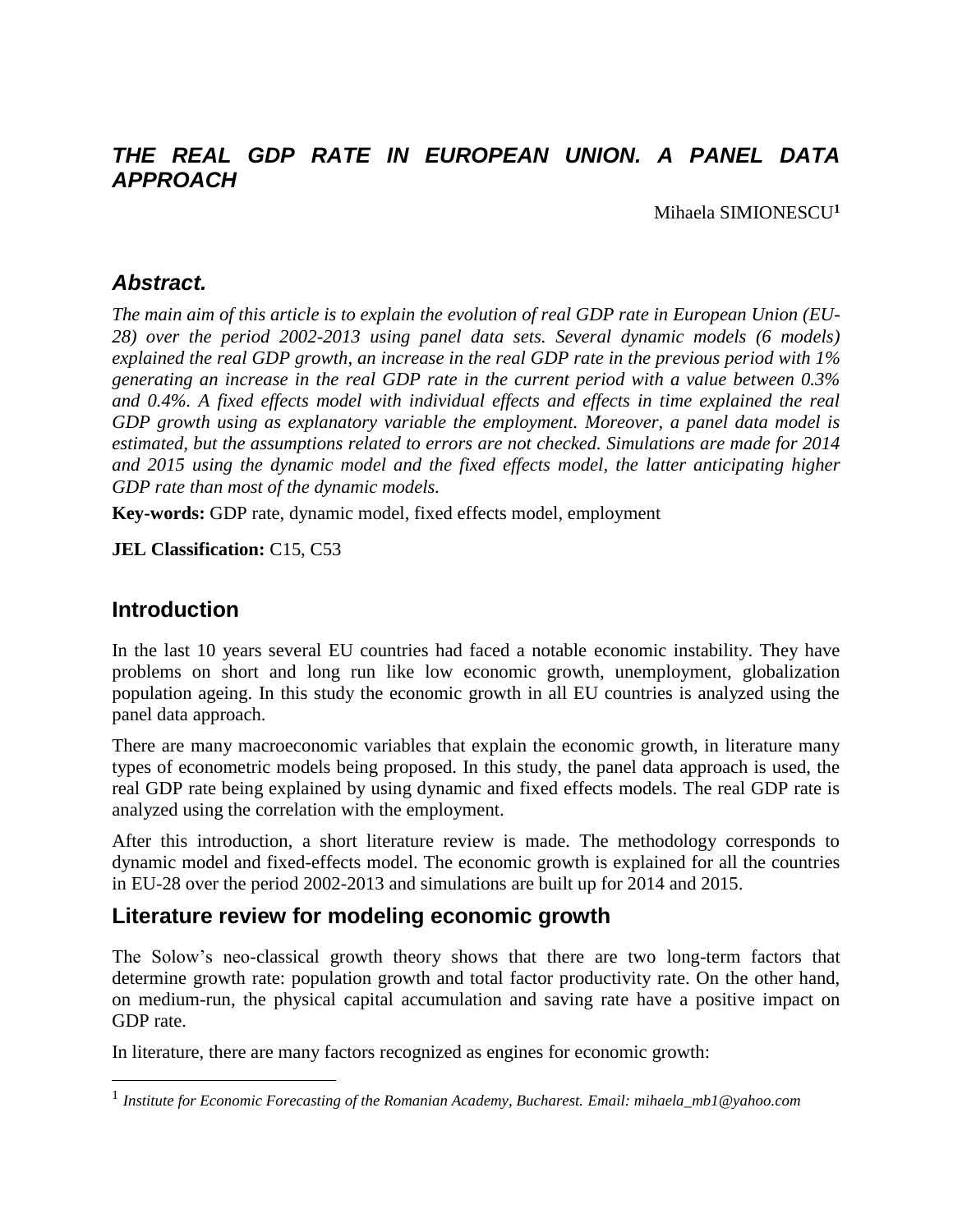$\div$  Human capital is consider a principal source of growth in augmented Solow model and endogenous growth model;

 Foreign direct investment (FDI) has a positive impact on GDP, as Petrakos, Arvanitidis and Pavleas (2007) stated, because FDI increases trade openness, production internationalization and favorable spillover effect;

 $\cdot$  Investment is essential in endogenous growth models and neoclassical models, according to Workie(2005);

 Openness ensures the exploitation of comparative advantage, knowledge diffusion, technological transfer, increasing scale economies;

 Stable macroeconomic conditions and macroeconomic policies that have the following characteristics: predictable and low inflation rates, low departure of real exchange rate from the equilibrium level, sustainable budget deficit;

Structural reforms and liberalization for market-oriented countries;

 $\cdot$  Institutional framework that is evaluated using the following indicators: expropriation risk, property rights, government repudiation of contracts, values of country risks;

 $\triangle$  Initial income, especially important for transition countries;

Political factors like political regime, political instability and civil and political freedom.

The economic theory showed a positive correlation between GDP rate and employment. If economic growth is analyzed in more states, Chubrik(2005) consider that a separate regression should be run for each country when there are high correlations among regressors. However, recent studies proposed the panel data approach to describe the GDP growth rate in more countries, like European Union. The main advantages of panel data are the more informative data, more variability, higher number of degrees of freedom, less co-linearity between variables and more efficiency.

In the study of Tas, Hepsen and Onder(2013), the gross domestic product in EU countries and several candidates during 2002-2012 is explained in a panel data framework using as regressors: general government gross debt, general government total expenditure, current account balance, gross national savings, inflation (average consumer prices), unemployment rate, general government revenue, population, volume of exports of goods and services, volume of imports of goods and services, total investment. The population number positively influences economic growth, while unemployment rate and total expenditure have a negative impact on economic growth.

Ciftcioglu and Begovic (2008) analyzed the relationship between GDP growth and different economic variables using panel data models for 9 East and Central European Countries during 1995-2003. The selection of the best panel data model is based on F, LR and Hausman tests. Several variables have a positive impact on economic growth: ratio of budget balance to GDP, ratio of the sum of exports and imports to GDP and share of domestic investment in GDP. On the other hand, inflation rate, its volatility and ratio of the stock of external debt to GDP has a negative on real GDP rate. For South-East European countries, Trpkova and Tashevska (2011) developed a panel data analysis to determine the factors that generate economic growth. 7 states were chosen (Romania, Bulgaria, Albania, Bosnia and Herzegovina, Serbia, Macedonia and Croatia) during 1995-2007 and the economic growth was generated by inflation rate, exchange rate, current account/GDP, population growth, general government balance, large scale privatization, and general government expenditure and price liberalization.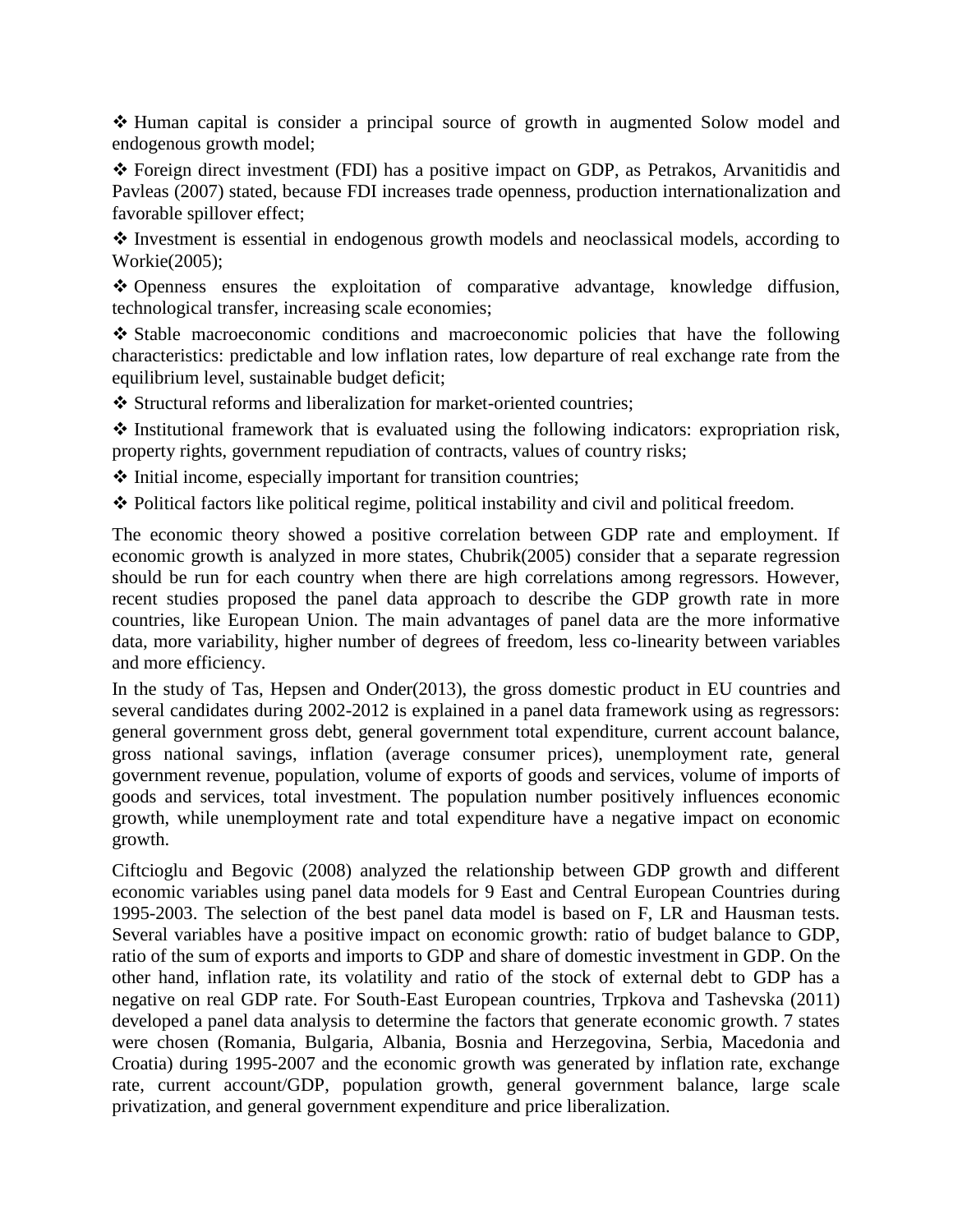Patillo et al. (2004) used a large panel data series for 61 developing countries in the period 1969- 1998 and they showed that the increase in "external indebtedness" negatively affected economic growth because of the adverse effects on physical capital accumulation and total factor productivity growth.

Furceri and Karras (2008) studied the impact of changes in taxes on economic growth for 26 countries of OECD using a panel data approach in the period 1965-2007. The increase in taxes with 1 percent generated a decrease in per capita real GDP with a value between  $-0.5$  percent and – 1 percent. The increase in taxes on goods and services or social security contributions has a more intense impact on per capita real GDP than the income tax increase.

A panel data analysis was run for ASEAN countries by Hussin and Saidin (2012) who evaluated the impact on GDP of the following variables: openness, foreign direct investment and gross fixed capital formation. A pooled model, a fixed effects model and a random effects model are estimated over the period from 1981 to 2008. All the macroeconomic variables are positively correlated with GDP, but the results of panel data models indicated that for all four ASEAN countries (Thailand, Philippines, Malaysia and Indonesia) FDI is not correlated with GDP.

Adhikary (2011) observed a positive relationship between economic growth, foreign direct investment (FDI), trade openness and capital formation in USA countries. Hoang, Wiboonchutikula and Tubtimtong(2010).analyzed the impact of FDI on growth rates in Vietnam by using panel data models during 1995-2006. The authors observed that FDI had a significant positive effect on growth rates in Vietnam.

### *Methodology*

We start from a regression model based on spatial and temporal date (pooled ordinary least squares- POLS) without using fixed or random effects from panel techniques:

$$
y_{it} = \beta_0 + \sum_j \beta_j \cdot X_{jit} + \varepsilon_{it} \tag{1}
$$

 $y_{it}$ - dependent variable for individual unit i and at time t;  $X_{iit}$ - the regressor "j" for individual unit i and at time t;  $\beta_0$ - constant (common for all individual units);  $\varepsilon_{it}$ - errors; i=1,2,...,N;  $t=1,2,...,T$ .

This general model will be transformed for estimating the parameters using the fixed-effects panel techniques that test the existence of individual effects. Considering a specific particularity of each individual unit that is constant in time, the unobserved characteristics are modeled as fixed-effects included in different values of  $\beta_{0i}$  for each individual unit. These individual effects show the individual units characteristics that suppose to be constant in the mentioned period that has impact on the dependent variable. Therefore, the unobserved heterogeneity is controlled under the assumption that it is constant in time and, eventually, correlated with regressors. The form of one-way fixed effects model is:

$$
y_{it} = \beta_{0i} + \sum_{j} \beta_j \cdot X_{jit} + \varepsilon_{it} \tag{2}
$$

 $y_{it}$ - dependent variable for individual unit i and at time t;  $X_{jit}$ - the regressor "j" for individual unit i and at time t;  $\beta_{0i}$ - unobserved individual effect (constant in time for each individual unit);  $\varepsilon_{it}$ - errors; i=1,2,...,N; t=1,2,...,T.

The model could be extended for including the fixed-effects in time (two-way fixed effects model):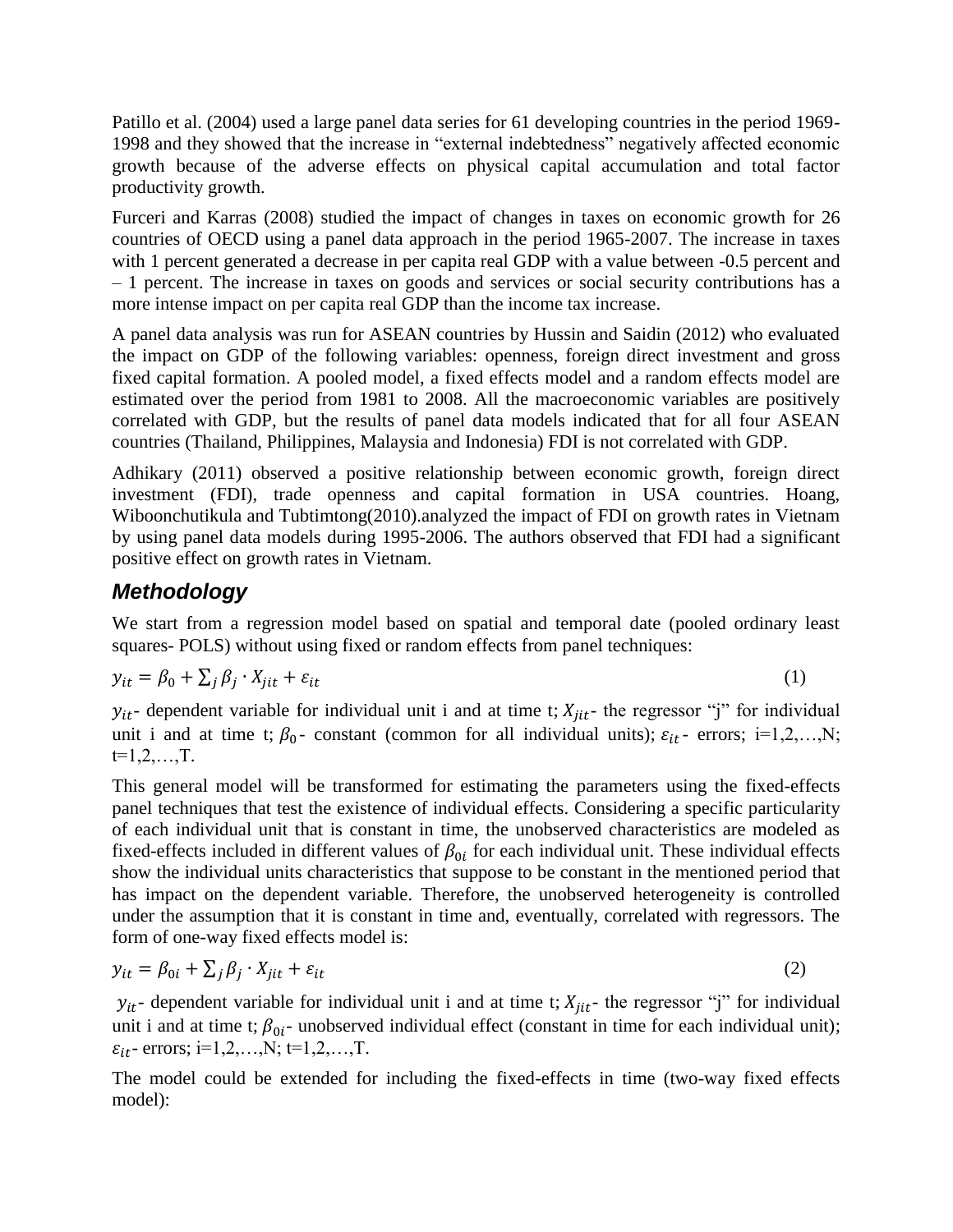$y_{it} = \beta_{0i} + \gamma_i + \sum_j \beta_j \cdot X_{jit} + \varepsilon_{it}$  (3)

#### $\gamma_t$ - fixed effects in time

The impact of time passage is put into evidence by changes in economic policies, the economic crisis influence or the economic relancement in each individual unit.

The random effects model considers the model constant as a random variable of average  $\beta_0$ , but the differences between individual units are random deviations from the constant mean  $\beta_0$ :

$$
\beta_{0i} = \beta_0 + \varepsilon_i \tag{4}
$$

In the case of random effects model, the errors are determined as:

 $u_{it} = \varepsilon_i + e_{it}$  (5)

 $\varepsilon_i$ - error that is specific to individual unit *i;*  $e_{it}$ - random error

The demeaning transformation in panel data generates the problem of unobserved heterogeneity. The dynamic panel models make the first differencing to remove the unobserved heterogeneity. A partial adjustment mechanism is ensured by the lagged variable or lagged variables in the model. The demeaning procedure generates a regressor which is not distributed independently of the error. If the explanatory variables are correlated with the lagged dependent variable, the coefficients are biased. The fixed-effect model has the problem of Nickell bias. This bias appears even if the errors are independent and identically distributed. In order to solve this problem, the first differences of the initial model are considered. If a single explanatory variable and a lagged dependent variable Y are taken, we consider the following model:

$$
y_{it} = \beta_0 + \rho \cdot y_{i,t-1} + \beta_1 \cdot X_{it} + u_i + \varepsilon_{it}
$$
\n
$$
\tag{6}
$$

 $X_{it}$ - exogenous regressors;  $y_{it}$ - dependent variable;  $u_i$ - unobserved individual effect;  $\varepsilon_{it}$ - error

The construction of the model in first difference will eliminate the constant and the individual effect:

$$
\Delta y_{it} = \rho \cdot \Delta y_{i,t-1} + \beta_1 \cdot \Delta X_{it} + \Delta \varepsilon_{it}
$$
\n<sup>(7)</sup>

In this case we still have correlation between disturbances and the lagged dependent variable.

We may build instruments for the lagged dependent variable from the  $2<sup>nd</sup>$  and the  $3<sup>rd</sup>$  lag. If the error is i.i.d., then the lags are correlated with the lagged dependent characteristic, but it will not be correlated with the composite error term.

Let consider the equations:

$$
y_{it} = \beta_0 \cdot X_{it} + \beta_1 \cdot W_{it} + v_{it} \tag{8}
$$

$$
v_{it} = u_i + \varepsilon_{it} \tag{9}
$$

 $X_{it}$ - exogenous regressors;  $W_{it}$ - predetermined and endogenous regressors correlated with  $u_i$ 

The first-differencing equation eliminates the unobserved individual effect, but omitted -variable bias appears.

The Arrelano-Bond (AB) approach and its extension to System GMM (generalized method of moments) is an estimator for the following cases:

• Many individual units and few time periods;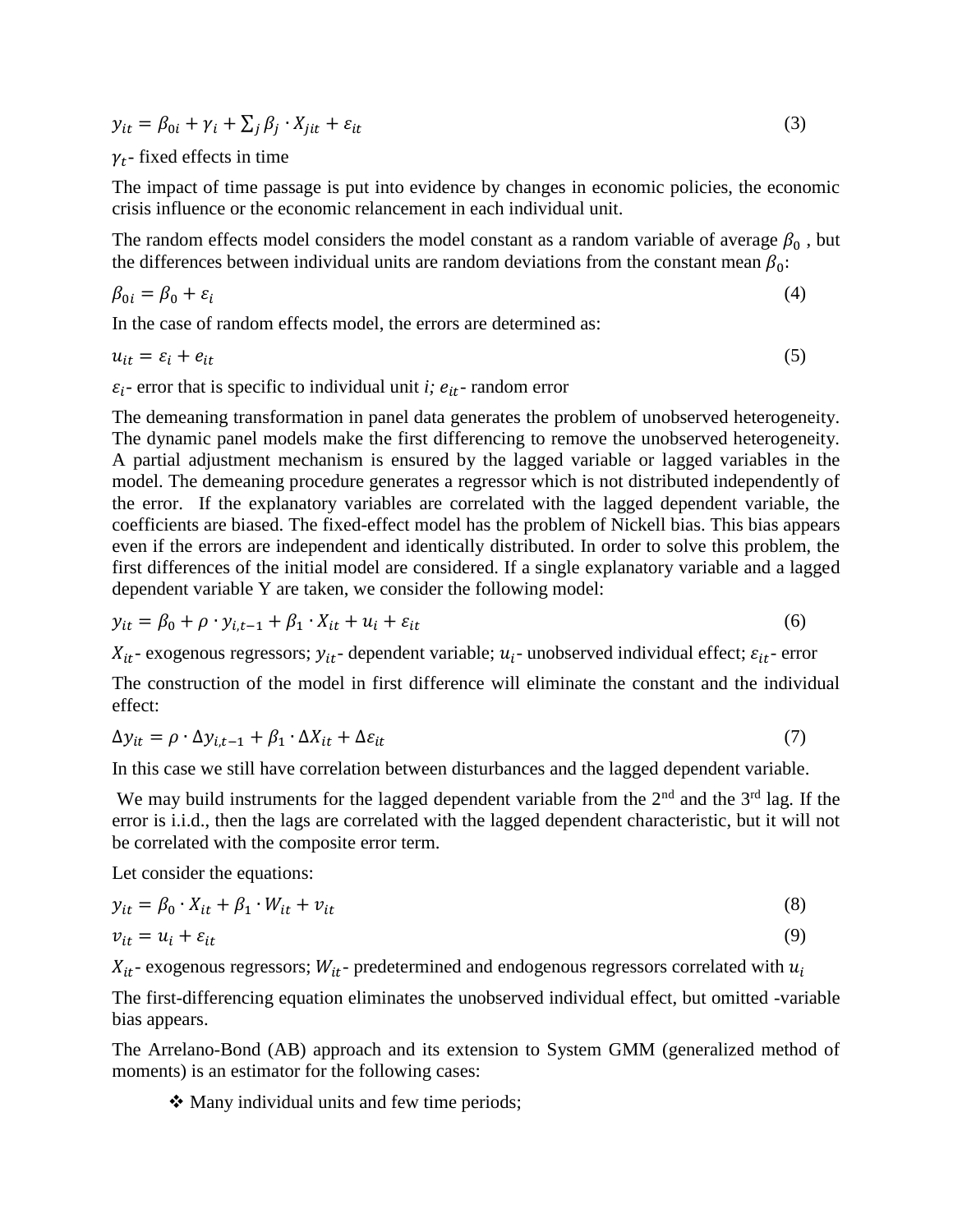- ❖ A linear and functional relationship between variables;
- One left-hand dynamic variable;
- Not strictly exogenous right-hand variables;
- \* Fixed individual effects that suppose unobserved heterogeneity;
- Autocorrelation and homoskedasticity within individual units.

The AB estimator supposes a generalized method of moments' problem. It consists in a model built as a system of equations where the instruments corresponding to each equation are different. The possible weakness of AB estimator is solved by Arrelano-Bond-Blundell-Bond (ABBB) estimator. The lagged levels are in practice poor instruments for the variables in first difference. The new estimator (ABBB one) includes lagged differences and lagged levels. The initial estimator is called difference GMM, but the expanded one is named as System GMM and it supposes supplementary restrictions regarding the initial conditions for generating the dependent variable.

### *Modeling real GDP rate in EU-28*

The variables used in this study are: real GDP growth rate and employment (annual average). The real GDP growth rate is the percentage change on previous year in constant prices. Employed persons are all the people who worked at least one hour for profit and pay during the reference week or were temporarily absent from such work.

The data for these variables are registered for all the European Union countries (EU-28) in the period from 2002 to 2013. First of all, the panel data are stationary, according to several unit root tests (Appendix 4). The evolution of real GDP rate during 2002-2013 for each country in EU-28 is represented in Figure 1. In 2009, many EU-28 countries registered negative values for real GDP rate. Several countries registered very low values for real GDP rate in 2009, these countries being: Estonia (-14.7%), Cyprus (-14.2%) and Latvia (-14.8%).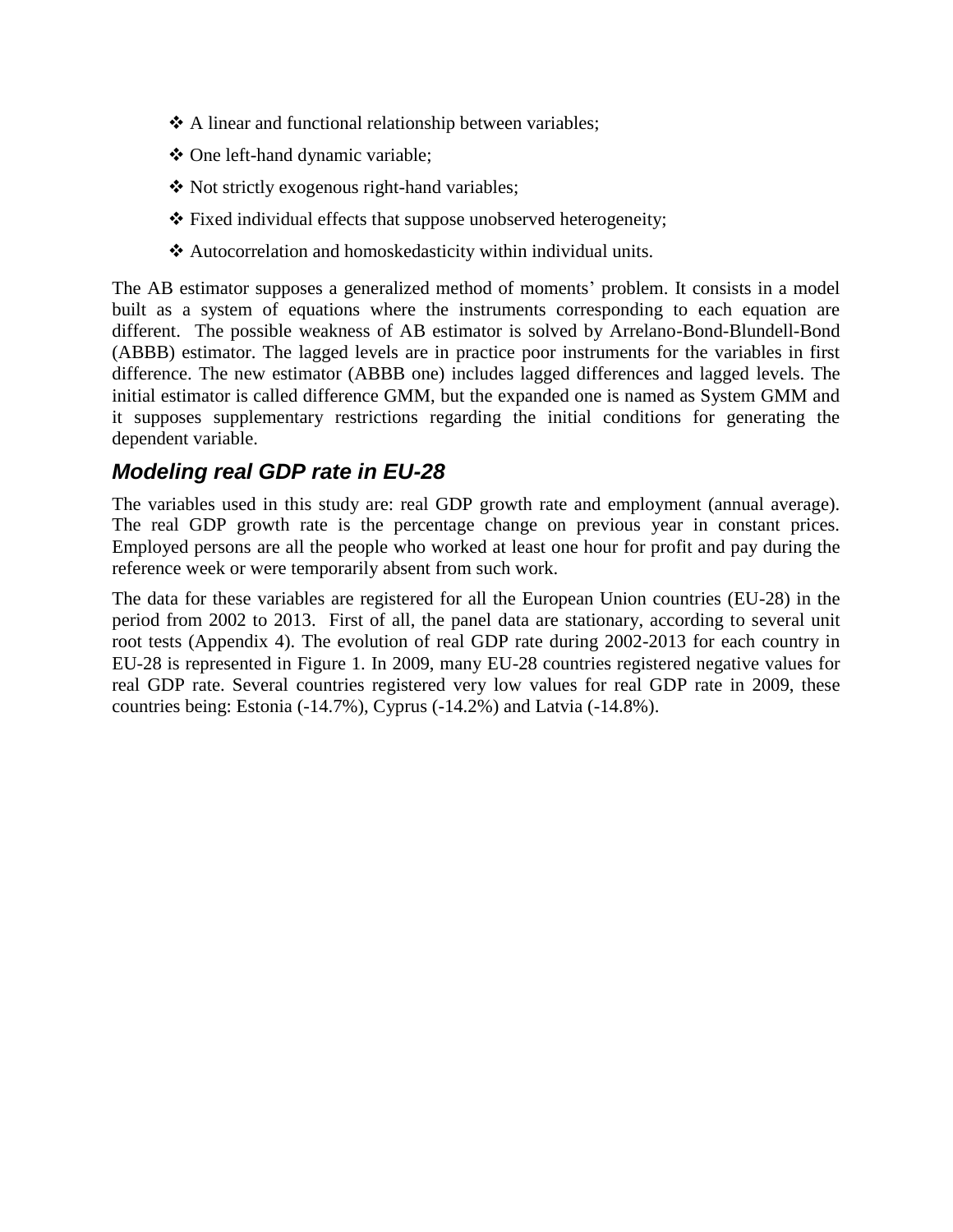

**Figure 1. The real GDP rate in EU-28 in the period 2002-2013**

#### Source: own computations

More dynamic panel models were estimated for GDP rate in EU-28 (Appendix 1) and simulations are made for 2014 and 2015. Only a dummy variable for year 2009 was introduced and a valid dynamic model was obtained. The moment conditions of GMM estimators are valid if there is no serial correlation in the idiosyncratic errors. The first difference of white noise is auto-correlated, only the second and higher autocorrelation must be checked.

The first type of dynamic model uses only the real GDP rate. The Arrelano-Bond and the Arrelano-Bond-Blundell-Bond estimators are computed for a lag equaled to 1 and for two lags. The models with one lag revels a positive impact of GDP rate in the previous period on the economic growth. On the other hand, the models with two lags indicated us a positive influence of the GDP rate in the previous period and a negative impact of the GDP rate with two years ago on economic growth in the current period.

The second type uses the employment as regressor, but 2 lags are used for GDP rate and AB estimator. The positive impact of employment on GDP growth is very low compared to the impact of lagged GDP rate. The GDP rate in the previous period had a positive influence on economic growth, while two years ago rate has a negative impact.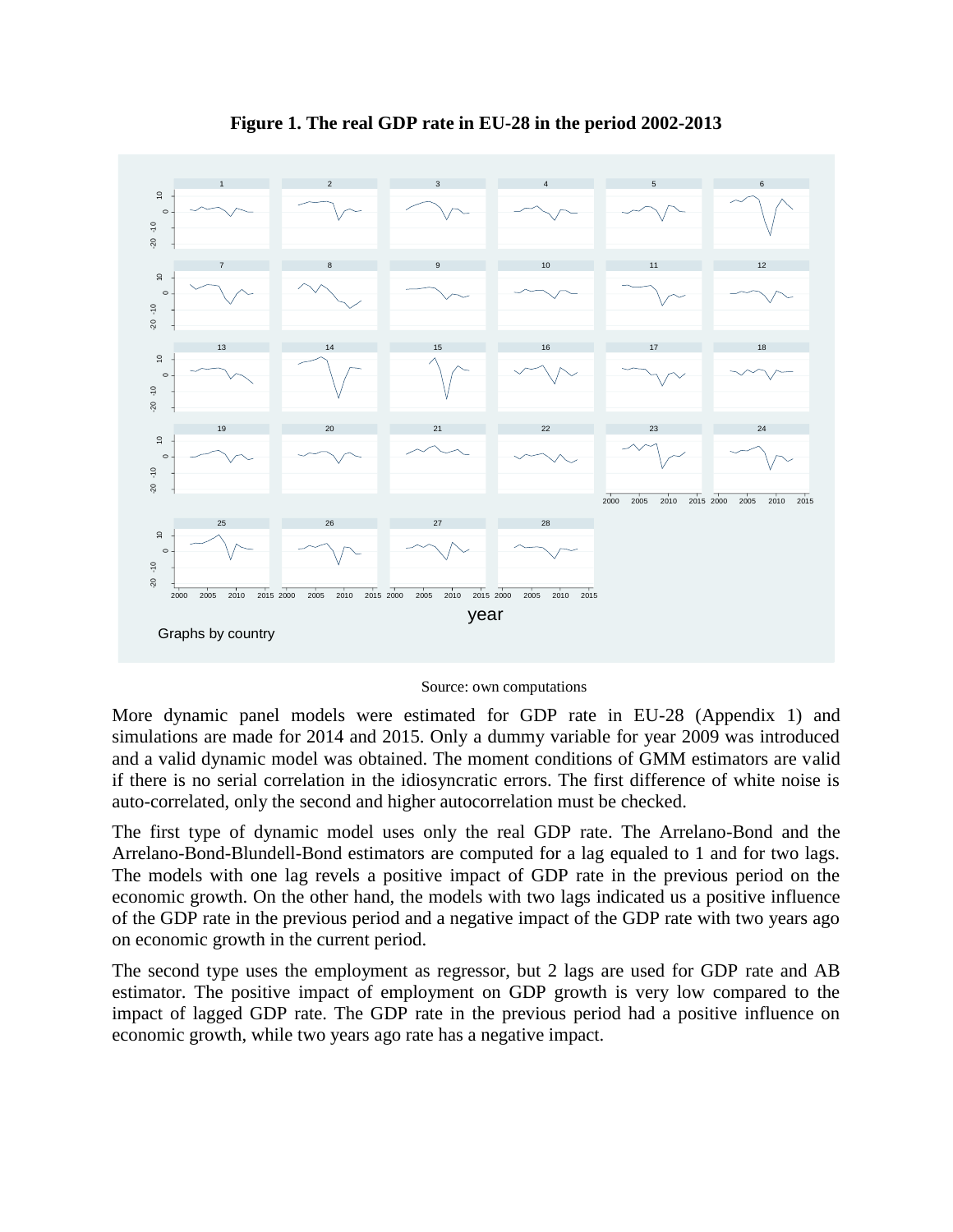| Dynamic model       | Variable          |             |                      |          |        |
|---------------------|-------------------|-------------|----------------------|----------|--------|
| M1 (AB estimator)   | GDP rate          | Coefficient | Standard error       | Z        | P >  z |
|                     | $GDP_rate_{t-1}$  | 0.3906      | 0.0561               | 6.97     | 0.000  |
|                     | constant          | 0.9866      | 0.2284               | 4.32     | 0.000  |
| M2 (ABBB estimator) | $GDP\_rate_{t-1}$ | 0.3749      | 0.0427               | 8.77     | 0.000  |
|                     | constant          | 1.0186      | 0.2149               | 4.74     | 0.000  |
| M3 (AB estimator)   | $GDP_rate_{t-1}$  | 0.3916      | 0.1344               | 2.91     | 0.004  |
|                     | constant          | 0.9678      | 0.3512               | 2.75     | 0.006  |
| M4 (ABBB estimator) | $GDP_rate_{t-1}$  | 0.3745      | 0.1021               | 3.67     | 0.000  |
|                     | constant          | 1.0152      | 0.2926               | 3.47     | 0.001  |
| M5 (AB estimator)   | $GDP_rate_{t-1}$  | 0.4397      | 0.0705               | 6.23     | 0.000  |
|                     | $GDP_rate_{t-2}$  | $-0.2191$   | 0.0938               | $-2.34$  | 0.020  |
|                     | constant          | 1.2379      | 0.2796               | 4.43     | 0.000  |
| M6 (ABBB estimator) | $GDP\_rate_{t-1}$ | 0.4038      | 0.0410               | 9.84     | 0.000  |
|                     | $GDP_rate_{t-2}$  | $-0.2618$   | 0.0907               | $-2.89$  | 0.004  |
|                     | constant          | 1.4235      | 0.2368               | 6.01     | 0.000  |
| M7 (AB estimator)   | $GDP\_rate_{t-1}$ | 0.3374      | 0.0641               | 5.26     | 0.000  |
|                     | <b>Year 2009</b>  | $-8.2413$   | 0.5768               | $-14.29$ | 0.000  |
|                     | constant          | 1.8391      | 0.2486               | 7.40     | 0.000  |
| M8 (ABBB estimator) | $GDP_rate_{t-1}$  | 0.3059      | 0.0461               | 6.64     | 0.000  |
|                     | <b>Year 2009</b>  | $-8.9833$   | 0.6935               | $-12.95$ | 0.000  |
|                     | constant          | 1.9869      | 0.2430               | 8.18     | 0.000  |
| M9 (AB estimator)   | $GDP\_rate_{t-1}$ | 0.4402      | 0.1160               | 37.94    | 0.000  |
|                     | $GDP_rate_{t-2}$  | $-0.2526$   | 0.0066               | $-38.01$ | 0.000  |
|                     | $employment_t$    | 0.0000372   | $5.02 \cdot 10^{-6}$ | 7.4      | 0.000  |
|                     | constant          | 1.0115      | 0.0788               | 12.83    | 0.000  |
|                     |                   |             |                      |          |        |

#### **Table 1. Dynamic panel data models for explaining the real GDP rate evolution in EU-28 over 2002-2013**

Source: author's computations

The zero autocorrelation for errors in first difference is checked starting from the second order. After this test is run, only M4, M6, M7 and M8 models are valid. All in all, we can conclude that we have 6 valid dynamic models for explaining the real GDP rate in EU-28 countries (M1, M2, M4, M6, M7, M8).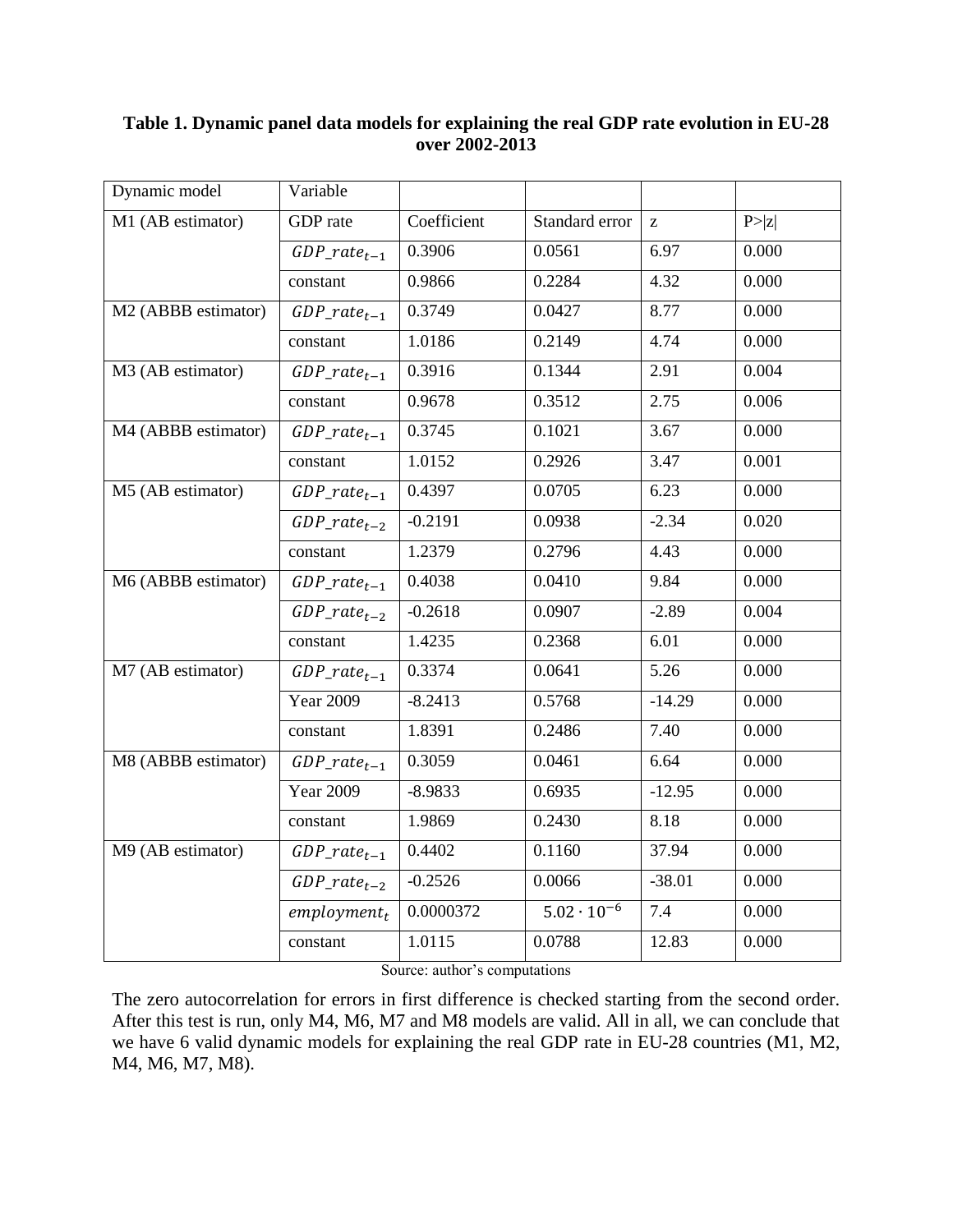| Model          | Order          | Z         | Prob>z |
|----------------|----------------|-----------|--------|
| M <sub>3</sub> | $\mathbf{1}$   | $-2.3957$ | 0.0166 |
|                | $\overline{2}$ | $-2.743$  | 0.0061 |
|                | $\mathfrak{Z}$ | 1.3685    | 0.1712 |
|                | $\overline{4}$ | 2.3523    | 0.0187 |
| M <sub>4</sub> | $\mathbf{1}$   | $-2.739$  | 0.0062 |
|                | $\overline{2}$ | $-2.7547$ | 0.0059 |
|                | $\overline{3}$ | 1.4405    | 0.1497 |
|                | $\overline{4}$ | 2.3691    | 0.0178 |
| M <sub>5</sub> | $\mathbf{1}$   | $-3.1052$ | 0.0019 |
|                | $\overline{2}$ | $-0.6528$ | 0.5139 |
|                | $\overline{3}$ | 1.4094    | 0.1587 |
|                | $\overline{4}$ | 1.7296    | 0.0837 |
| M6             | $\mathbf{1}$   | $-3.376$  | 0.0007 |
|                | $\overline{2}$ | $-0.3182$ | 0.7503 |
|                | $\overline{3}$ | 1.1254    | 0.2604 |
|                | $\overline{4}$ | 1.5168    | 0.1293 |
| M7             | $\mathbf{1}$   | $-2.7441$ | 0.0061 |
|                | $\overline{2}$ | $-2.4313$ | 0.015  |
|                | $\overline{3}$ | 0.31767   | 0.7507 |
|                | $\overline{4}$ | 1.6762    | 0.0937 |
| $\mathbf{M}8$  | $\mathbf{1}$   | $-2.8765$ | 0.004  |
|                | $\overline{2}$ | $-2.248$  | 0.0246 |
|                | $\overline{3}$ | 0.0332    | 0.9734 |
|                | $\overline{4}$ | 1.4616    | 0.1439 |
| M9             | $\mathbf{1}$   | $-3.6938$ | 0.0002 |
|                | $\overline{2}$ | $-0.5856$ | 0.5581 |
|                | $\overline{3}$ | 1.066     | 0.2864 |
|                | $\overline{4}$ | 1.9496    | 0.0512 |

**Table 2. Arrelano-Bond test for null autocorrelation in first-differenced errors**

Source: author's computations

An increase in the real GDP rate in the previous period with 1% generated an increase of the real GDP rate in the current period with 0.39% (according to M1), 0.37% (according to M2), 0.37% (according to M4), 0.33% (according to M7) and 0.30% (according to M8). According to the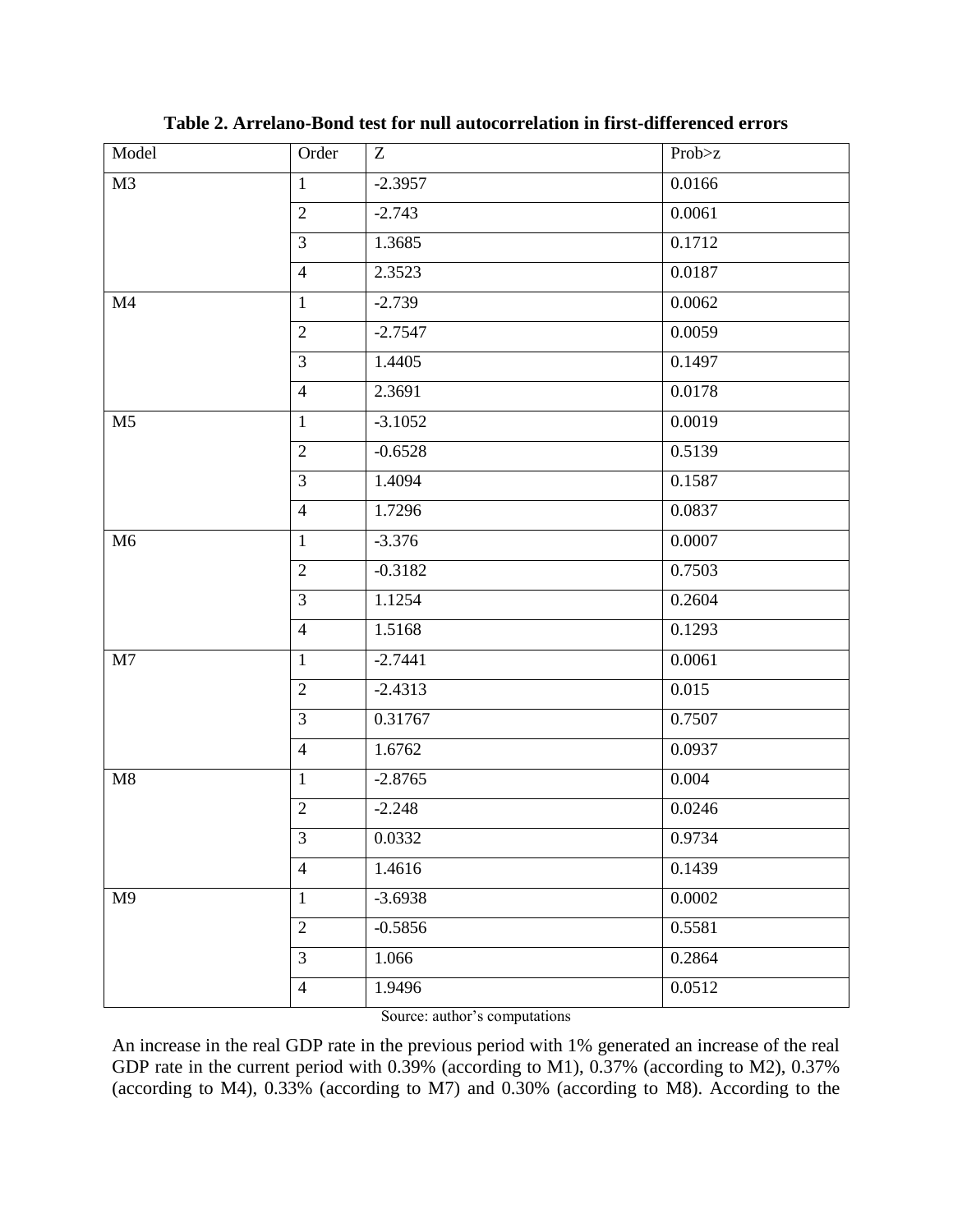estimations based on M6 model, an increase in the real GDP rate in the previous period with 1% generated an increase of the real GDP rate in the current period with 0.4% when the other variables are constant. On the other hand, an increase in the real GDP rate with two years ago with 1% generated a decrease of the real GDP rate in the current period with 0.26% when the other variables are constant.

Moreover, a panel data model with fixed-effects in time and cross-sections was proposed for GDP rate and employment in EU-28 (Appendix 2). In addition to these models, a panel data model was estimated, but the assumptions regarding the errors were not checked and the model was not used in simulations (Appendix 3). In the first period, the variation of the real GDP is entirely due to changes in GDP. Starting from the third lag, around 97% of the variation in reagl GDP rate is determined by the changes in this variables and around 2% of this variation is due to employment changes. In the first period, 1,118% of the variation in employment is due to changes in real GDP rate. Starting from the fourth lag, around 6% of the variation in employment is generated by GDP modifications.

The p-values corresponding to F and Chi-square statistics are 0.00 that provides strong evidence against the assumption that the fixed effects are all equal to each other. This shows that there is unobserved heterogeneity in time and for cross-sections. An increase in employment rate with one unit determines in increase with 0.001 units in the GDP rate.

The equations for fixed-effect model are the following:

R GDP  $1 = 4.43309521026 + PER EFFECT - 9.08199801476 + 0.00137229576288*EMPL 1$ R\_GDP\_2 = 7.658165837 + PER\_EFFECT - 9.08199801476 + 0.00137229576288\*EMPL\_2  $R_GDP_3 = 4.67245655914 + PER_EFFECT - 9.08199801476 + 0.00137229576288*EMPL_3$ R GDP  $4 = 5.75568426361 + PER EFFECT - 9.08199801476 + 0.00137229576288*EMPL 4$ R\_GDP\_5 = -44.9492543867 + PER\_EFFECT - 9.08199801476 + 0.00137229576288\*EMPL\_5 R GDP  $6 = 12.0053156114 + PER EFFECT - 9.08199801476 + 0.00137229576288*EMPL 6$ R\_GDP\_7 = 8.34205211328 + PER\_EFFECT - 9.08199801476 + 0.00137229576288\*EMPL\_7  $R_GDP_8 = 2.48662483678 + PER_EFFECT - 9.08199801476 + 0.00137229576288*EMPL_8$ R GDP  $9 = -15.6073403218 + PER EFFECT - 9.08199801476 + 0.00137229576288*EMPL$  9 R\_GDP\_10 = -26.4604911641 + PER\_EFFECT - 9.08199801476 + 0.00137229576288\*EMPL\_10 R\_GDP\_11 = 8.56626640366 + PER\_EFFECT - 9.08199801476 + 0.00137229576288\*EMPL\_11 R\_GDP\_12 = -24.810098326 + PER\_EFFECT - 9.08199801476 + 0.00137229576288\*EMPL\_12 R GDP 13 = 10.1733337186 + PER\_EFFECT - 9.08199801476 + 0.00137229576288\*EMPL\_13 R\_GDP\_14 = 11.9244335776 + PER\_EFFECT - 9.08199801476 + 0.00137229576288\*EMPL\_14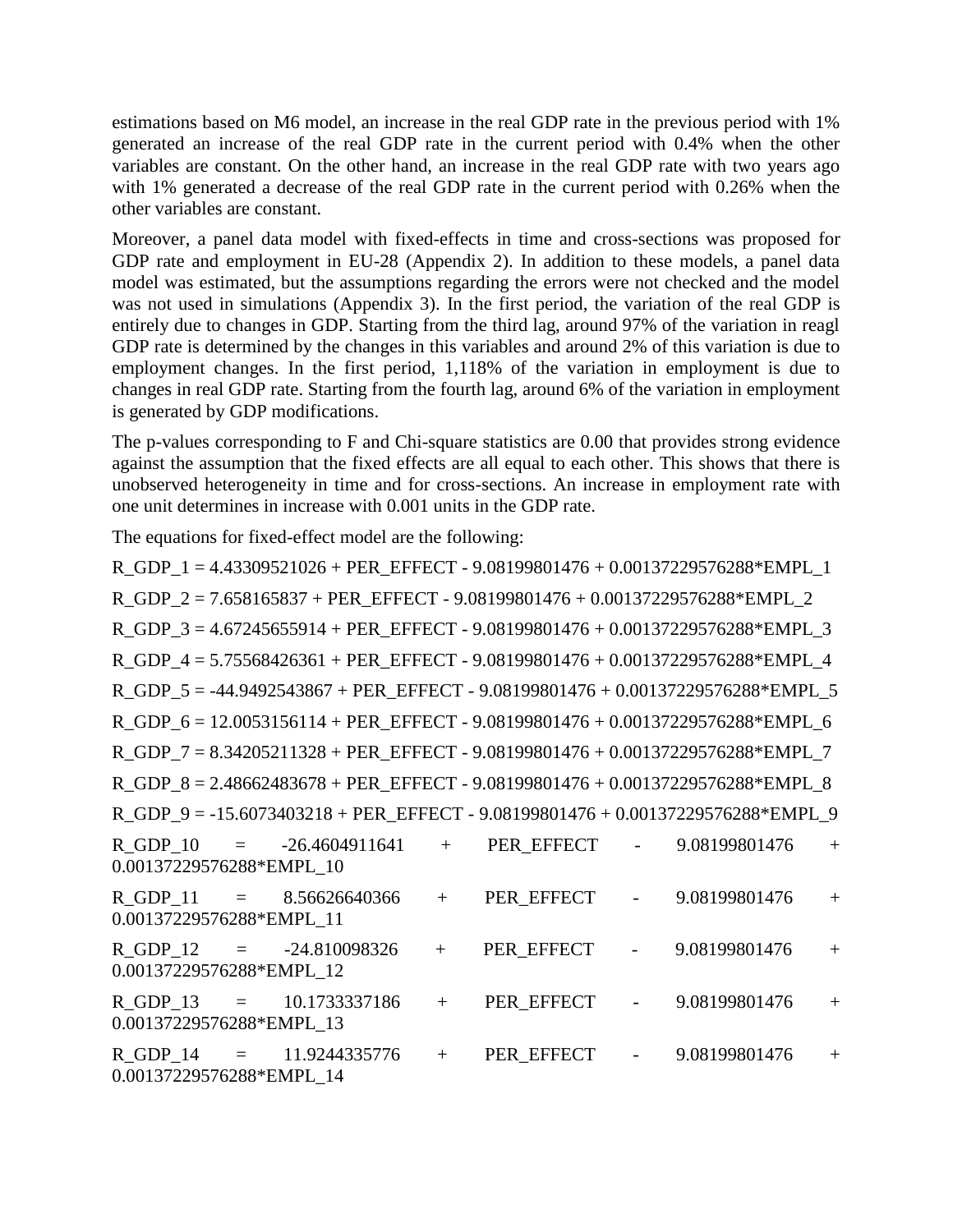| 0.00137229576288*EMPL_15                   |                     | R GDP $15 = 10.7603414248$  | $+$ | PER_EFFECT | $\overline{\phantom{0}}$ | 9.08199801476 | $+$               |
|--------------------------------------------|---------------------|-----------------------------|-----|------------|--------------------------|---------------|-------------------|
| 0.00137229576288*EMPL_16                   |                     | R GDP $16 = 11.0872645385$  | $+$ | PER_EFFECT |                          | 9.08199801476 | $\qquad \qquad +$ |
| $R$ GDP 17 =<br>0.00137229576288*EMPL_17   |                     | 4.95570714489               | $+$ | PER EFFECT | $\overline{\phantom{0}}$ | 9.08199801476 | $+$               |
| 0.00137229576288*EMPL_18                   |                     | R GDP $18 = 11.1130710974$  | $+$ | PER EFFECT |                          | 9.08199801476 | $+$               |
| 0.00137229576288*EMPL_19                   |                     | $R_GDP_19 = -1.60819404527$ | $+$ | PER_EFFECT |                          | 9.08199801476 | $+$               |
| $R$ GDP $_2$ 0<br>0.00137229576288*EMPL_20 |                     | $=$ 5.11783312587           | $+$ | PER_EFFECT | $\overline{\phantom{0}}$ | 9.08199801476 | $+$               |
| 0.00137229576288*EMPL 21                   |                     | R GDP 21 = $-7.26241819572$ | $+$ | PER_EFFECT |                          | 9.08199801476 | $+$               |
| R GDP 22<br>0.00137229576288*EMPL_22       | $\equiv$ $\equiv$   | 2.16776989986               | $+$ | PER_EFFECT | $\overline{a}$           | 9.08199801476 | $+$               |
| $R$ GDP_23 =<br>0.00137229576288*EMPL_23   |                     | -0.0244584351446            | $+$ | PER EFFECT |                          | 9.08199801476 | $+$               |
| 0.00137229576288*EMPL_24                   |                     | R GDP 24 = $9.55237930458$  | $+$ | PER EFFECT |                          | 9.08199801476 | $+$               |
| R GDP 25<br>0.00137229576288*EMPL_25       | $\equiv$ $\equiv$   | 10.4168509793               | $+$ | PER_EFFECT | $\overline{\phantom{0}}$ | 9.08199801476 | $+$               |
| $R$ GDP 26 $=$<br>0.00137229576288*EMPL_26 |                     | 6.96930160579               | $+$ | PER_EFFECT |                          | 9.08199801476 | $+$               |
| 0.00137229576288*EMPL_27                   |                     | R GDP $27 = 4.89565642618$  | $+$ | PER_EFFECT | $\overline{\phantom{0}}$ | 9.08199801476 | $+$               |
| R GDP 28<br>0.00137229576288*EMPL 28       | $\equiv$ 1000 $\pm$ | -29.0888532723              | $+$ | PER EFFECT | $\overline{a}$           | 9.08199801476 | $+$               |

The dynamic panel and fixed-effects models are used to make simulations for 2014-2016. The GDP rates for each country are aggregated by computing a mean in order to determine the real GDP rate for entire EU-28. For the employment, the levels from 2013 and 2014 are considered in simulations.

| Model          | 2014 | 2015 |
|----------------|------|------|
| M1             | 0.98 | 1.02 |
| M <sub>2</sub> | 1.02 | 1.05 |
| M <sub>4</sub> | 1.01 | 1.05 |
| M <sub>6</sub> | 1.52 | 1.42 |

**Table 3. The real GDP rate in EU-28 according to simulations over 2014-2015**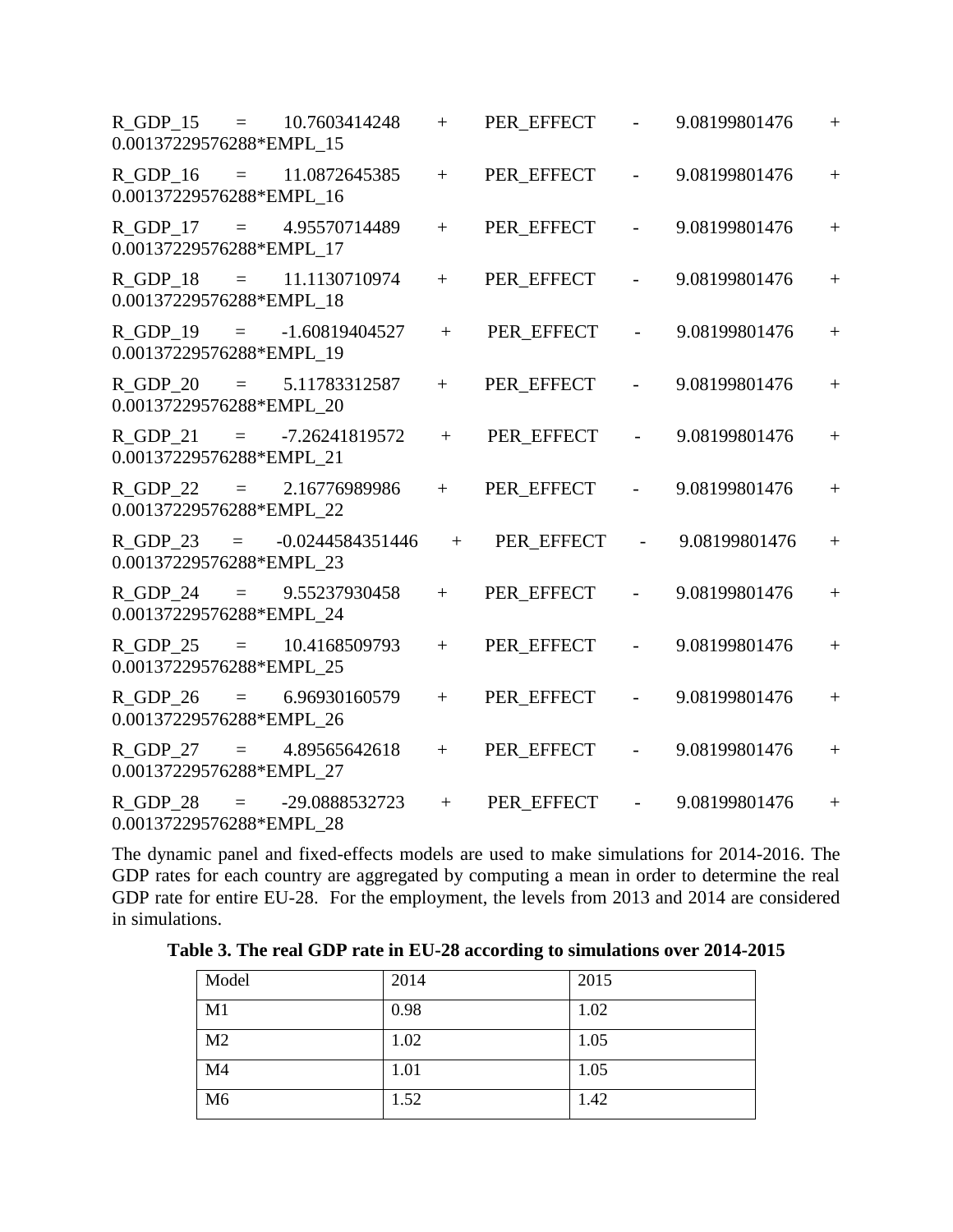| Model               | 2014 | 2015 |
|---------------------|------|------|
| M <sub>7</sub>      | 1.83 | 1.87 |
| M8                  | 1.98 | 2.01 |
| Fixed-effects model | 1.88 | 2.1  |

Source: author's computations

The lowest simulated value for real GDP rate in EU-28 for 2014 is anticipated by M1, while the highest by M8. For 2015, again M1 provided the lowest real GDP rate, while the fixed effects model anticipated the highest economic growth.

### *Conclusion*

There are many determinants of real GDP rate proposed by economic theory. In this study, dynamic panel data models are proposed, because the value of GDP might be determined by the values of the same indicator in previous period. On the other hand, a fixed effect model is proposed with individual effects and time effects to explain the GDP rate using as explanatory variable the employment. Several dynamic models explained the real GDP growth, an increase in the real GDP rate in the previous period with 1% generating an increase in the real GDP rate in the current period with a value between 0.3% and 0.4%.

The models are proposed for EU-28 and simulations are made for 2014 and 2015. Higher GDP rates are anticipated for 2014 and 2015 by the fixed effect model compared to most of the dynamic models in EU-28.

In a further study, the real GDP rate should be explain using other regressors like general government gross debt, general government total expenditure, current account balance, gross national savings, inflation (average consumer prices), unemployment rate, general government revenue, population, volume of exports of goods and services, volume of imports of goods and services, total investment.

# *REFERENCES*

- Adhikary, B. K., 2011. FDI, trade openness, capital formation, and economic growth in Bangladesh: A lingkage analysis. *International Journal of Economics and Finance*, 6(1), pp. 16-28.
- Chubrik, A., 2005. Market Reforms and Economic Growth in Post-Communist Economies: A Panel Data Approach. *Policy Document Center*, 1(2), pp. 1-6.
- Ciftcioglu, S. and Begovic, N., 2008. The relationship between economic growth and selected macroeconomic indicators in a group of Central and East European countries: a panel data approach. *Problems and Perspectives in Management*, 63(1), pp. 24-30.
- Furceri, D. and Karras, G., 2008. Tax Changes and Economic Growth: Empirical evidence for a panel of OECD countries. *Manuscript, University of Illinois*,1,pp. 1-29.
- Hoang, T. T., Wiboonchutikula, P. and Tubtimtong, B., 2010. Does foreign direct investment promote economic growth in Vietnam?. *ASEAN Economic Bulletin*, *27*3(2), pp. 295-311.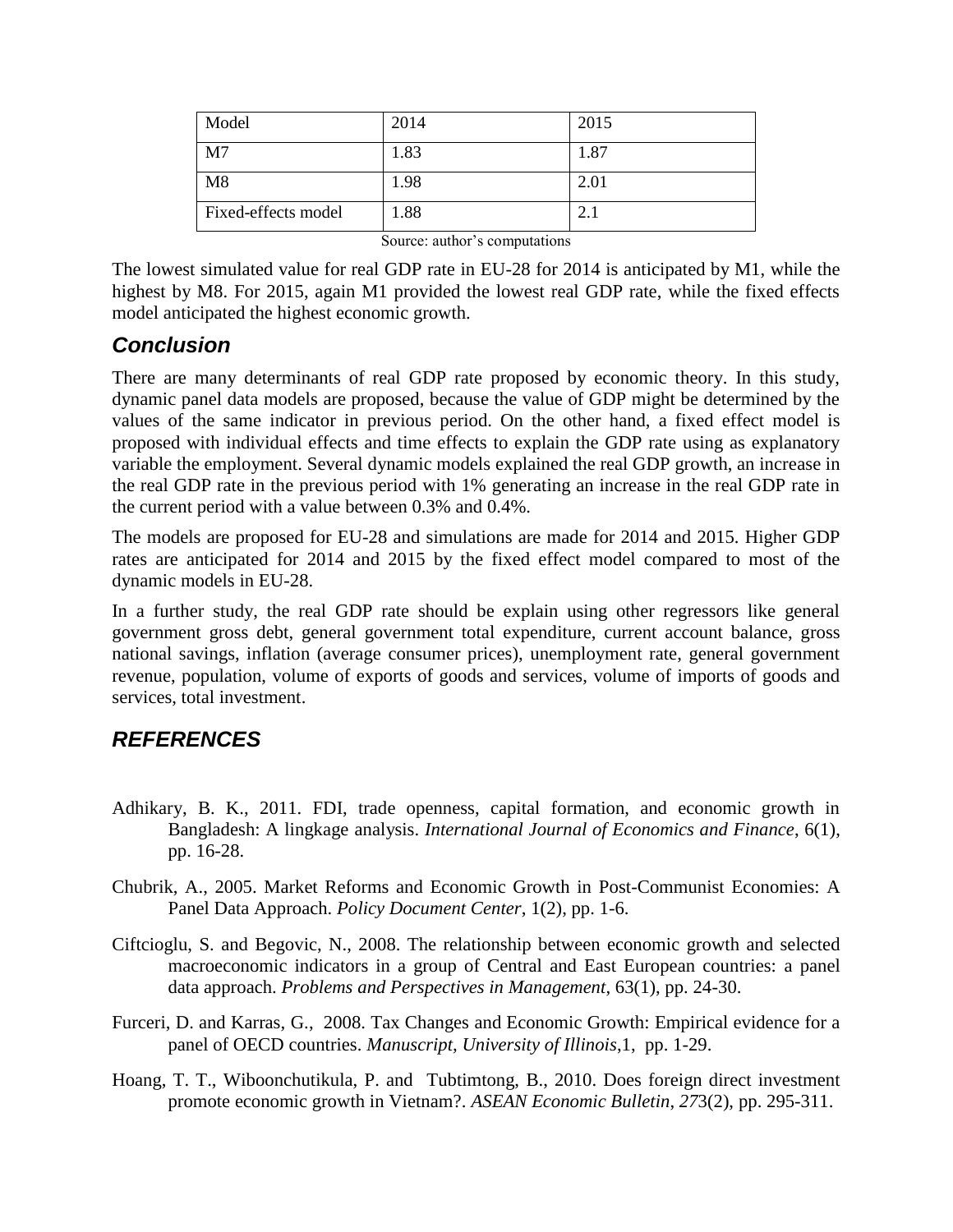- Hussin, F. and Saidin, N., 2012. Economic Growth in ASEAN-4 Countries: A Panel Data Analysis. *International Journal of Economics and Finance*, *4*9(1), pp. 119-127.
- Patillo, C., Poirson, H. and Ricci, L., 2004. What are the Channels Through Which External Debt Affects Growth?. *IMF Working Paper*, 0415(1), pp. 1-20.
- Petrakos, G., Arvanitidis, P. and Pavleas, S., 2007. Determinants of economic growth: the experts' view. *2nd Workshop of DYNREG in Athens,* 2(1), pp. 9-10.
- Tas, N., Hepsen, A. and Onder, E., 2013. Analyzing Macroeconomic Indicators of Economic Growth Using Panel Data. *International Conference on Economic and Social Studies, 10-11 May, 2013, Sarajevo,* 1(1), International Burch University.
- Trpkova, M. and Tashevska, B., 2011. Determinants of economic growth in South-East Europe: A panel data approach. *Perspectives of Innovation in Economics and Business PIEB*. 7(191), pp. 12-15.
- Workie, M., 2005. Determinants of growth and convergence in transitive economies in the 1990s: Empirical evidence from a panel data. *Prague Economic Papers*. 3(2005), pp.239- 51.

#### *APPENDIX 1*

. xtabond r gdp, lags(1) artests(2)

| Arellano-Bond dynamic panel-data estimation Number of obs |                                              |                  | $=$      | 276              |
|-----------------------------------------------------------|----------------------------------------------|------------------|----------|------------------|
| Group variable: country                                   |                                              | Number of groups | $=$ $-$  | 28               |
| Time variable: year                                       |                                              |                  |          |                  |
|                                                           |                                              | Obs per group:   | $min =$  | - 6              |
|                                                           |                                              |                  |          | $avg = 9.857143$ |
|                                                           |                                              |                  | $max =$  | 10               |
|                                                           |                                              |                  |          |                  |
| Number of instruments $= 56$                              |                                              | Wald $chi2(1)$   |          | 48.55<br>$=$     |
|                                                           |                                              | Prob > chi2      | $=$      | 0.0000           |
| One-step results                                          |                                              |                  |          |                  |
| r gdp                                                     | Coef. Std. Err. z P> z  [95% Conf. Interval] |                  |          |                  |
|                                                           |                                              |                  |          |                  |
| r gdp<br>$L1$ .                                           | 0.000 6.97 0.000 .0560655 .97                |                  | .280776  | .5005489         |
|                                                           |                                              |                  |          |                  |
| cons                                                      | .9866784.2284702 4.32                        | 0.000            | .5388851 | 1.434472         |
|                                                           |                                              |                  |          |                  |

```
Instruments for level equation
      GMM-type: L(2/.).r_gdp
Instruments for differenced equation
```
Standard: cons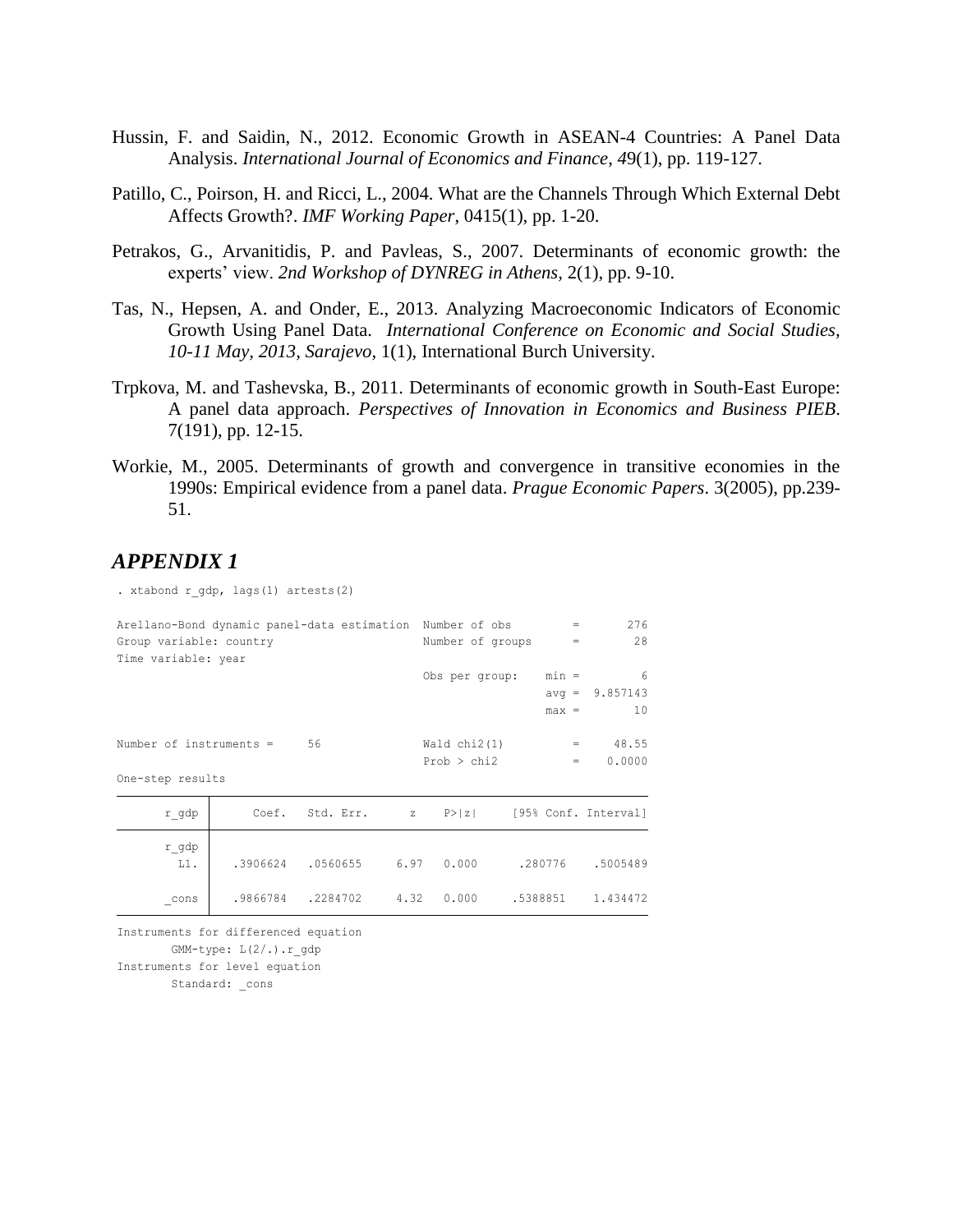| System dynamic panel-data estimation<br>Group variable: country<br>Time variable: year                               |                                                                        |                        |                                                       | Number of obs<br>Number of groups |          | $\qquad \qquad =$<br>$\,=\,$ | 304<br>28                                      |
|----------------------------------------------------------------------------------------------------------------------|------------------------------------------------------------------------|------------------------|-------------------------------------------------------|-----------------------------------|----------|------------------------------|------------------------------------------------|
|                                                                                                                      |                                                                        |                        |                                                       | Obs per group:                    |          | $min =$<br>$max =$           | $\overline{7}$<br>$avg = 10.85714$<br>11       |
| Number of instruments =                                                                                              |                                                                        | 66                     |                                                       | Wald $chi2(1)$<br>Prob > chi2     |          | $=$<br>$\qquad \qquad =$     | 76.95<br>0.0000                                |
| One-step results                                                                                                     |                                                                        |                        |                                                       |                                   |          |                              |                                                |
| r_gdp                                                                                                                | Coef.                                                                  | Std. Err.              | $\mathbf Z$                                           | P >  z                            |          |                              | [95% Conf. Interval]                           |
| $r\_gdp$<br>$L1$ .                                                                                                   | .3749774                                                               | .0427471               | 8.77                                                  | 0.000                             | .2911947 |                              | .4587601                                       |
| cons                                                                                                                 | 1.018673                                                               | .2149361               | 4.74                                                  | 0.000                             | .5974057 |                              | 1.43994                                        |
| Instruments for differenced equation<br>Instruments for level equation                                               | $GMM$ -type: $L(2/.)$ . r gdp<br>GMM-type: LD.r gdp<br>Standard: _cons |                        |                                                       |                                   |          |                              |                                                |
| . xtabond r gdp, lags(1) twostep vce(robust) artests(2)<br>Arellano-Bond dynamic panel-data estimation Number of obs |                                                                        |                        |                                                       |                                   |          | $=$                          | 276                                            |
| Group variable: country                                                                                              |                                                                        |                        |                                                       | Number of groups                  |          | $\!=$                        | 28                                             |
| Time variable: year                                                                                                  |                                                                        |                        |                                                       | Obs per group:                    |          | $min =$<br>$max =$           | - 6<br>$avg = 9.857143$<br>10                  |
| Number of instruments =                                                                                              |                                                                        | 56                     |                                                       | Wald $chi2(1)$                    |          | $=$                          | 8.49                                           |
| Two-step results                                                                                                     |                                                                        |                        |                                                       | Prob > chi2                       |          | $=$                          | 0.0036                                         |
|                                                                                                                      |                                                                        |                        |                                                       |                                   |          |                              | (Std. Err. adjusted for clustering on country) |
| r_gdp                                                                                                                | Coef.                                                                  | WC-Robust<br>Std. Err. | $\mathbf{Z}% ^{T}=\mathbf{Z}^{T}\times\mathbf{Z}^{T}$ | P >  z                            |          |                              | [95% Conf. Interval]                           |
| r gdp<br>$L1$ .                                                                                                      |                                                                        | .3916264 .1344157      | 2.91                                                  | 0.004                             | .1281765 |                              | .6550763                                       |

GMM-type: L(2/.).r\_gdp

Instruments for level equation

Standard: \_cons

.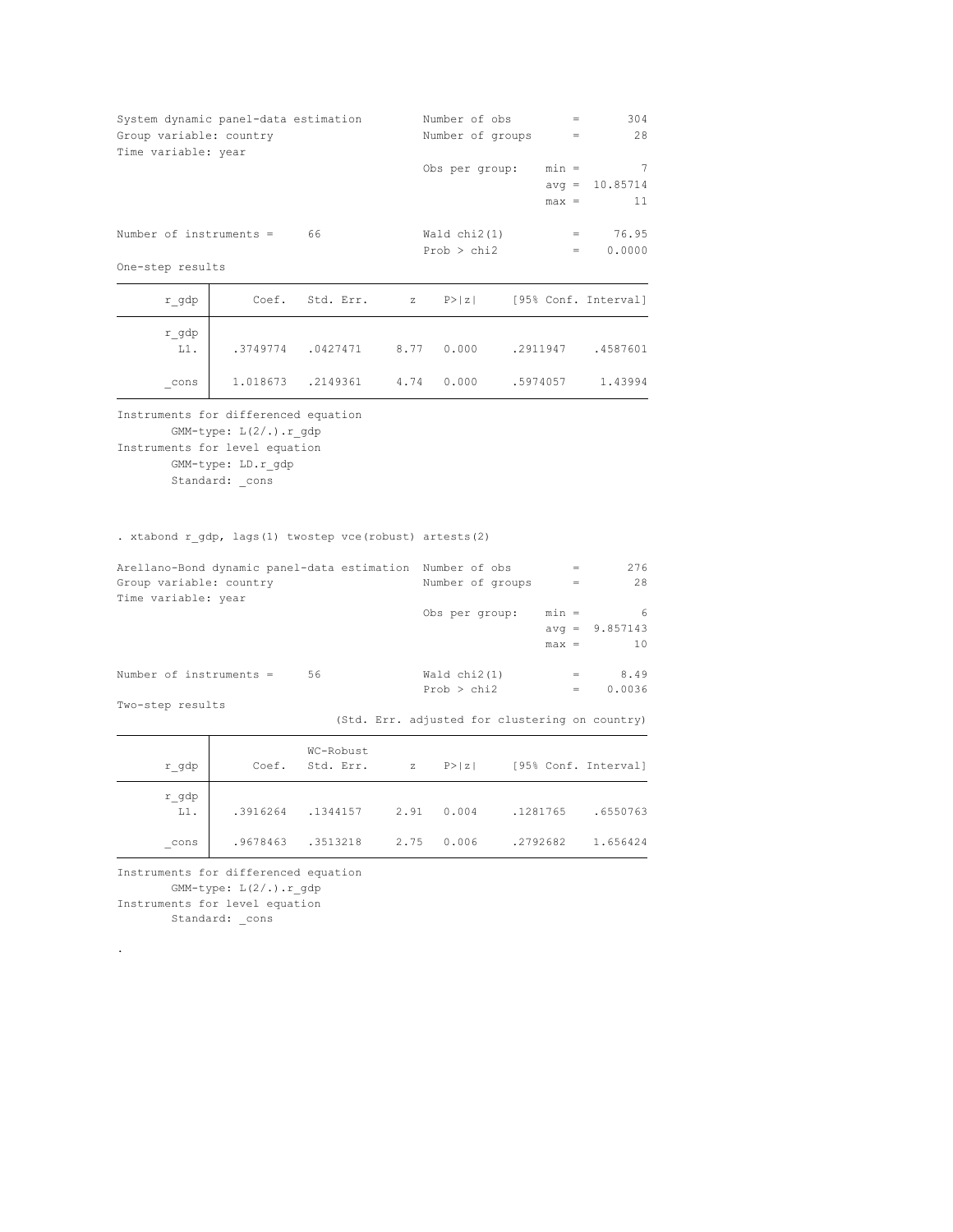Arellano-Bond test for zero autocorrelation in first-differenced errors

| Order                                                                                                                                                         | 7.     | Prob $>$ z       |
|---------------------------------------------------------------------------------------------------------------------------------------------------------------|--------|------------------|
| $\mathbf{1}$                                                                                                                                                  |        | $-2.3957$ 0.0166 |
| $\mathfrak{D}_{1}^{2}(\mathfrak{D}_{1})=\mathfrak{D}_{2}^{2}(\mathfrak{D}_{2})=\mathfrak{D}_{2}^{2}(\mathfrak{D}_{1})=\mathfrak{D}_{2}^{2}(\mathfrak{D}_{2})$ |        | $-2.743$ 0.0061  |
| 3                                                                                                                                                             | 1.3685 | 0.1712           |
|                                                                                                                                                               | 2.3523 | 0.0187           |
|                                                                                                                                                               |        |                  |

H0: no autocorrelation

. xtdpdsys r\_gdp, lags(1) twostep vce(robust) artests(2)

| System dynamic panel-data estimation | Number of obs    | $=$     | 304              |
|--------------------------------------|------------------|---------|------------------|
| Group variable: country              | Number of groups | $=$     | 28               |
| Time variable: year                  |                  |         |                  |
|                                      | Obs per group:   | $min =$ | 7                |
|                                      |                  |         | $avg = 10.85714$ |
|                                      |                  | $max =$ | 11               |
| Number of instruments $=$<br>66      | Wald $chi2(1)$   | $=$     | 13.45            |
|                                      | Prob > chi2      | $=$     | 0.0002           |
| Two-step results                     |                  |         |                  |

| r gdp           | Coef.    | WC-Robust<br>Std. Err. | $\mathbf{z}$ | P >  z | [95% Conf. Interval] |          |
|-----------------|----------|------------------------|--------------|--------|----------------------|----------|
| r gdp<br>$L1$ . | .374505  | .102128                | 3.67         | 0.000  | .1743378             | .5746722 |
| cons            | 1.015229 | .2926254               | 3.47         | 0.001  | .441694              | 1.588764 |

Instruments for differenced equation

Standard: \_cons GMM-type: LD.r\_gdp Instruments for level equation GMM-type: L(2/.).r\_gdp

Arellano-Bond test for zero autocorrelation in first-differenced errors

| Order          | 7.     | Prob > z         |
|----------------|--------|------------------|
| 1.             |        | $-2.739$ 0.0062  |
| $\mathfrak{D}$ |        | $-2.7547$ 0.0059 |
| 3              | 1.4405 | 0.1497           |
|                | 2.3691 | 0.0178           |
|                |        |                  |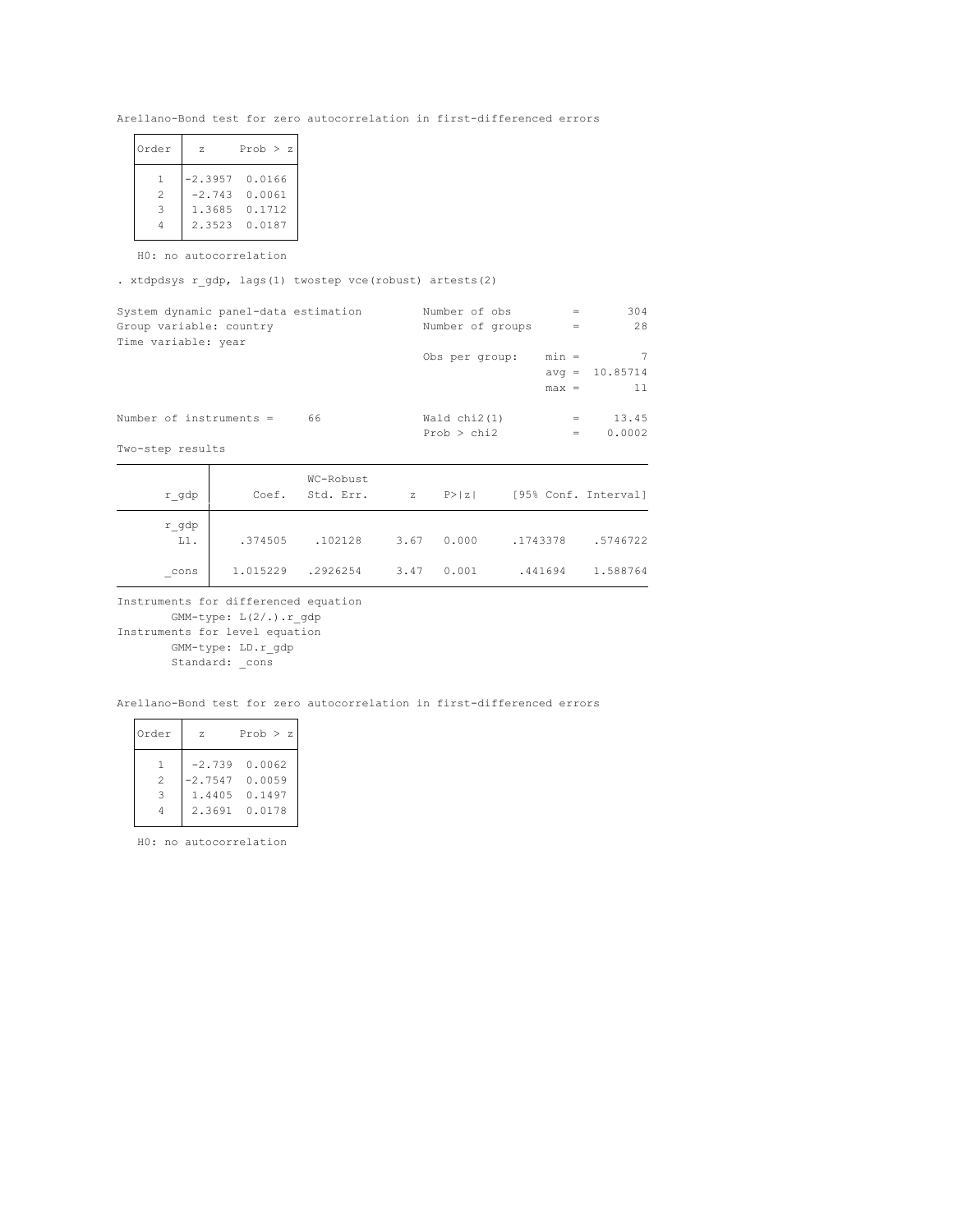Arellano-Bond test for zero autocorrelation in first-differenced errors

| z         | Prob $>$ z |
|-----------|------------|
| $-2.739$  | 0.0062     |
| $-2.7547$ | 0.0059     |
| 1.4405    | 0.1497     |
| 23691     | 0.0178     |
|           |            |

H0: no autocorrelation

. xtabond r\_gdp, lags(2) twostep vce(robust) artests(2)

| Arellano-Bond dynamic panel-data estimation Number of obs | $=$                                            | 248              |
|-----------------------------------------------------------|------------------------------------------------|------------------|
| Group variable: country                                   | Number of groups<br>$=$                        | 2.8              |
| Time variable: year                                       |                                                |                  |
|                                                           | $min =$<br>Obs per group:                      | .5               |
|                                                           |                                                | $avg = 8.857143$ |
|                                                           | $max =$                                        | 9                |
|                                                           |                                                |                  |
| 55<br>Number of instruments $=$                           | Wald $chi2(2)$<br>$=$                          | 40.88            |
|                                                           | Prob > chi2<br>$=$                             | 0.0000           |
| Two-step results                                          |                                                |                  |
|                                                           | (Std. Err. adjusted for clustering on country) |                  |

| r gdp                     | Coef.                   | WC-Robust<br>Std. Err. | $\mathbb{Z}$    | P >  z         |                        | [95% Conf. Interval]   |
|---------------------------|-------------------------|------------------------|-----------------|----------------|------------------------|------------------------|
| r gdp<br>$L1$ .<br>$L2$ . | .4397875<br>$-.2191469$ | .0705954<br>.0938499   | 6.23<br>$-2.34$ | 0.000<br>0.020 | .301423<br>$-.4030894$ | .578152<br>$-.0352045$ |
| cons                      | 1.237918                | .2796924               | 4.43            | 0.000          | .6897311               | 1.786105               |

Instruments for differenced equation

GMM-type: L(2/.).r\_gdp

Standard: \_cons Instruments for level equation

.

Arellano-Bond test for zero autocorrelation in first-differenced errors

| Order          | 7.     | Prob > z         |
|----------------|--------|------------------|
| $\mathbf{1}$   |        | $-3.1052$ 0.0019 |
| $\mathfrak{D}$ |        | $-.65282 0.5139$ |
| 3              | 1.4094 | 0.1587           |
|                |        | 1.7296 0.0837    |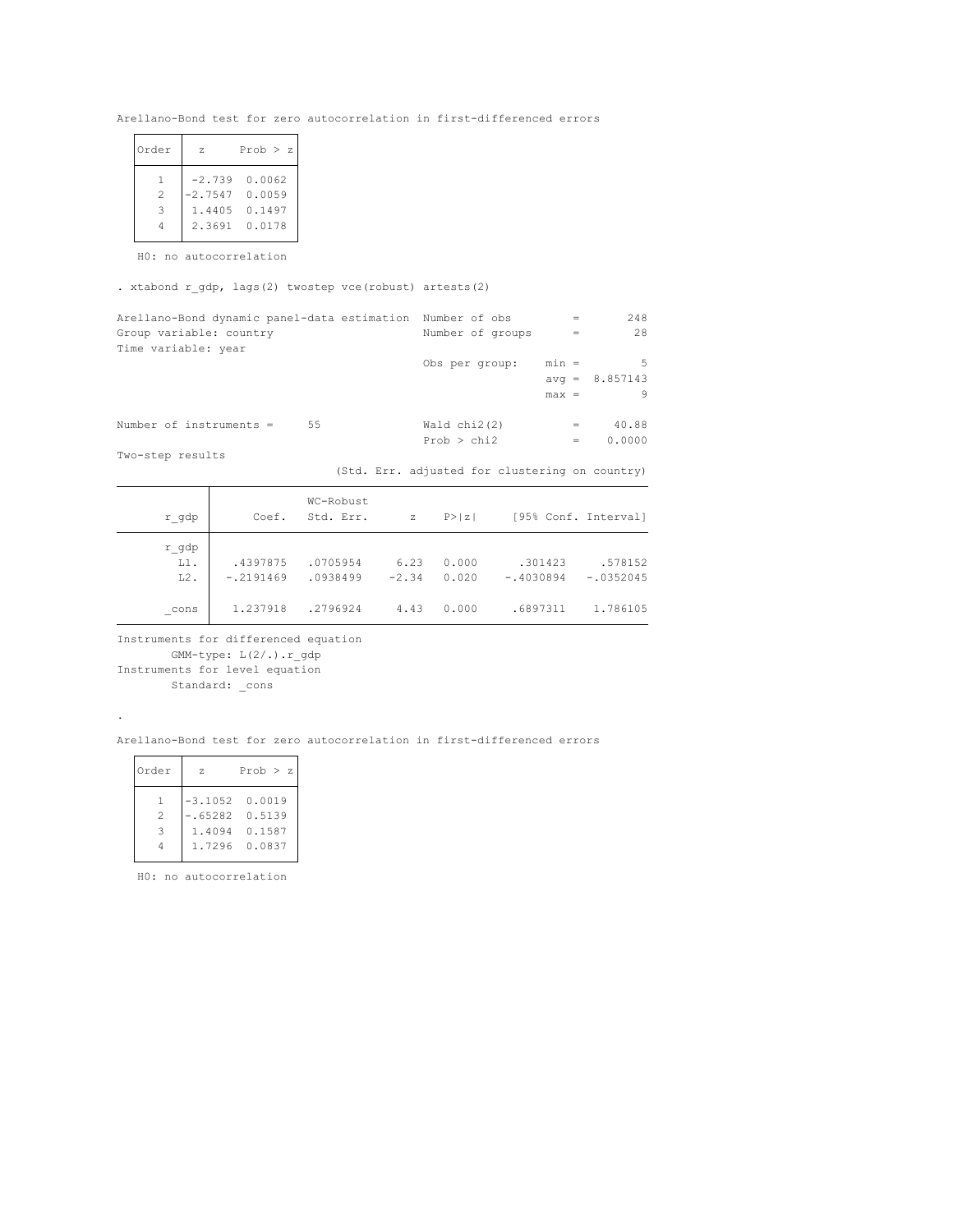. xtdpdsys r\_gdp, lags(2) twostep vce(robust) artests(2)

| System dynamic panel-data estimation |    | Number of obs    | $=$     | 276              |
|--------------------------------------|----|------------------|---------|------------------|
| Group variable: country              |    | Number of groups | $=$     | 28               |
| Time variable: year                  |    |                  |         |                  |
|                                      |    | Obs per group:   | $min =$ | 6                |
|                                      |    |                  |         | $avg = 9.857143$ |
|                                      |    |                  | $max =$ | 10               |
|                                      |    |                  |         |                  |
| Number of instruments $=$            | 65 | Wald $chi2(2)$   | $=$     | 97.06            |
|                                      |    | Prob > chi2      | $=$     | 0.0000           |
| المطالعة ممساحية المعامل             |    |                  |         |                  |

Two-step results

.

| r gdp  | Coef.       | WC-Robust<br>Std. Err. | $\mathbb{Z}$ | P >  z |             | [95% Conf. Interval] |
|--------|-------------|------------------------|--------------|--------|-------------|----------------------|
| r gdp  |             |                        |              |        |             |                      |
| $L1$ . | .4038369    | .0410432               | 9.84         | 0.000  | .3233936    | .4842801             |
| $L2$ . | $-.2618367$ | .0907283               | $-2.89$      | 0.004  | $-.4396609$ | $-.0840124$          |
| cons   | 1.423591    | .2368966               | 6.01         | 0.000  | .9592824    | 1.8879               |

Instruments for differenced equation

Instruments for level equation GMM-type: L(2/.).r\_gdp

GMM-type: LD.r\_gdp

Standard: \_cons

Arellano-Bond test for zero autocorrelation in first-differenced errors

| Order               | 7.     | Prob $>$ z                   |
|---------------------|--------|------------------------------|
| $\mathbf{1}$        |        | $-3.376$ 0.0007              |
| $\mathfrak{D}$<br>3 | 1.1254 | $-.3182 \t 0.7503$<br>0.2604 |
|                     | 1.5168 | 0.1293                       |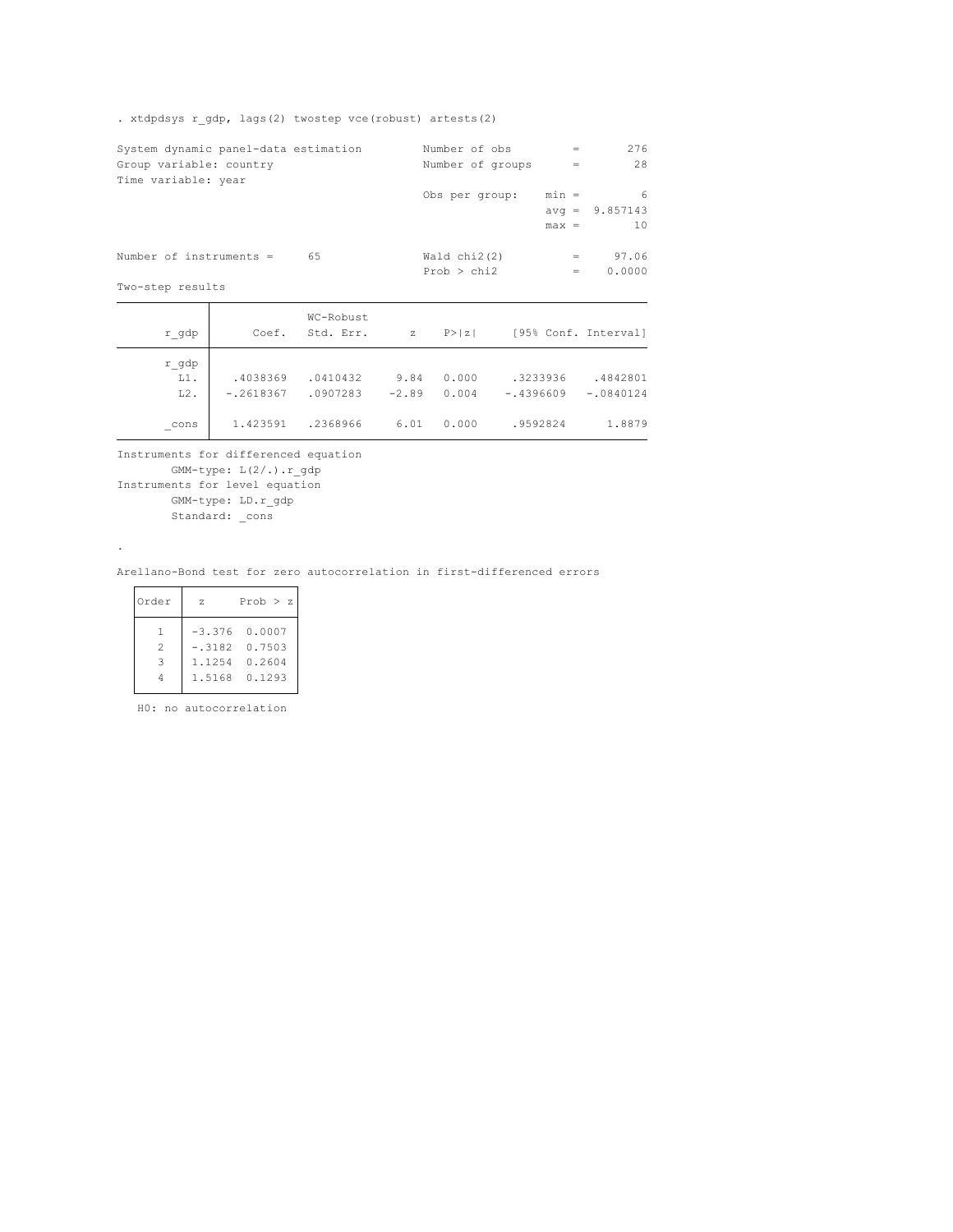. xtabond r\_gdp y2009 y2010 y2011 y2012 y2013, lags(1) twostep vce(robust) artests(2)

| Arellano-Bond dynamic panel-data estimation Number of obs |                  | $=$     | 276              |
|-----------------------------------------------------------|------------------|---------|------------------|
| Group variable: country                                   | Number of groups | $=$     | 28               |
| Time variable: year                                       |                  |         |                  |
|                                                           | Obs per group:   | $min =$ | 6                |
|                                                           |                  |         | $avg = 9.857143$ |
|                                                           |                  | $max =$ | 10               |
|                                                           |                  |         |                  |
| Number of instruments $=$<br>61                           | Wald $chi2(6)$   | $=$     | 734.68           |
|                                                           | Prob > chi2      | $=$     | 0.0000           |
| Two-step results                                          |                  |         |                  |

(Std. Err. adjusted for clustering on country)

| r gdp                                     | Coef.                                                               | WC-Robust<br>Std. Err.                                   | $\mathbf{z}$                                     | P >  z                                    |                                                                        | [95% Conf. Interval]                                       |
|-------------------------------------------|---------------------------------------------------------------------|----------------------------------------------------------|--------------------------------------------------|-------------------------------------------|------------------------------------------------------------------------|------------------------------------------------------------|
| r gdp<br>$L1$ .                           | .3414507                                                            | .4414209                                                 | 0.77                                             | 0.439                                     | $-.5237183$                                                            | 1.20662                                                    |
| y2009<br>y2010<br>v2011<br>y2012<br>y2013 | $-8.537101$<br>.924439<br>$-1.251336$<br>$-3.430657$<br>$-2.259531$ | 2.840335<br>5.790348<br>2.572484<br>2.460476<br>3.384659 | $-3.01$<br>0.16<br>$-0.49$<br>$-1.39$<br>$-0.67$ | 0.003<br>0.873<br>0.627<br>0.163<br>0.504 | $-14.10405$<br>$-10.42443$<br>$-6.293311$<br>$-8.253101$<br>$-8.89334$ | $-2.970147$<br>12.27331<br>3.79064<br>1.391787<br>4.374278 |
| cons                                      | 2.417138                                                            | 2.547823                                                 | 0.95                                             | 0.343                                     | $-2.576502$                                                            | 7.410779                                                   |

Instruments for differenced equation

GMM-type: L(2/.).r\_gdp

Instruments for level equation Standard: D.y2009 D.y2010 D.y2011 D.y2012 D.y2013

Standard: \_cons

.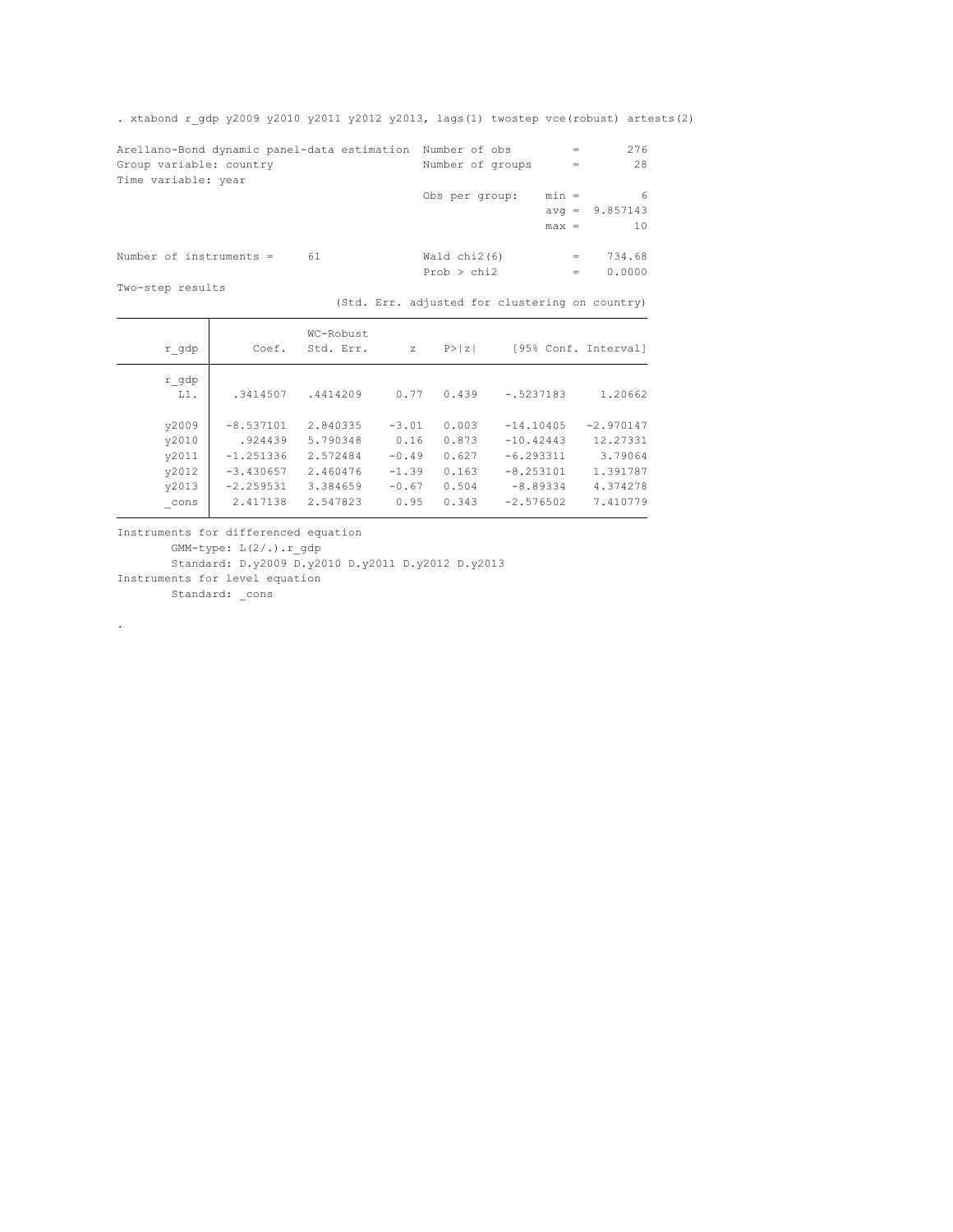. xtabond r\_gdp y2009, lags(1) twostep vce(robust) artests(2)

| Arellano-Bond dynamic panel-data estimation Number of obs |                  | $=$     | 276      |
|-----------------------------------------------------------|------------------|---------|----------|
| Group variable: country                                   | Number of groups | $=$     | 28       |
| Time variable: year                                       |                  |         |          |
|                                                           | Obs per group:   | $min =$ | 6        |
|                                                           |                  | $avg =$ | 9.857143 |
|                                                           |                  | $max =$ | 10       |
|                                                           |                  |         |          |
| Number of instruments =<br>57                             | Wald $chi2(2)$   | $=$     | 339.20   |
|                                                           | Prob > chi2      | $=$     | 0.0000   |
| Two-step results                                          |                  |         |          |

(Std. Err. adjusted for clustering on country)

| r gdp           | Coef.                   | WC-Robust<br>Std. Err. | $\mathbf{z}$     | P >  z         |                         | [95% Conf. Interval]    |
|-----------------|-------------------------|------------------------|------------------|----------------|-------------------------|-------------------------|
| r gdp<br>$L1$ . | .3374705                | .0641078               | 5.26             | 0.000          | .2118214                | .4631195                |
| y2009<br>cons   | $-8.241346$<br>1.839169 | .5768534<br>.2486374   | $-14.29$<br>7.40 | 0.000<br>0.000 | $-9.371958$<br>1.351849 | $-7.110734$<br>2.326489 |

Standard: \_cons Instruments for level equation Standard: D.y2009 GMM-type: L(2/.).r\_gdp Instruments for differenced equation

#### Arellano-Bond test for zero autocorrelation in first-differenced errors

| Order             | 7.                 | Prob > z                       |
|-------------------|--------------------|--------------------------------|
| $\mathbf{1}$<br>2 | $-2.4313$ $0.0150$ | $-2.7441$ 0.0061               |
| $\mathcal{L}$     |                    | .31767 0.7507<br>1.6762 0.0937 |

.

 $\overline{a}$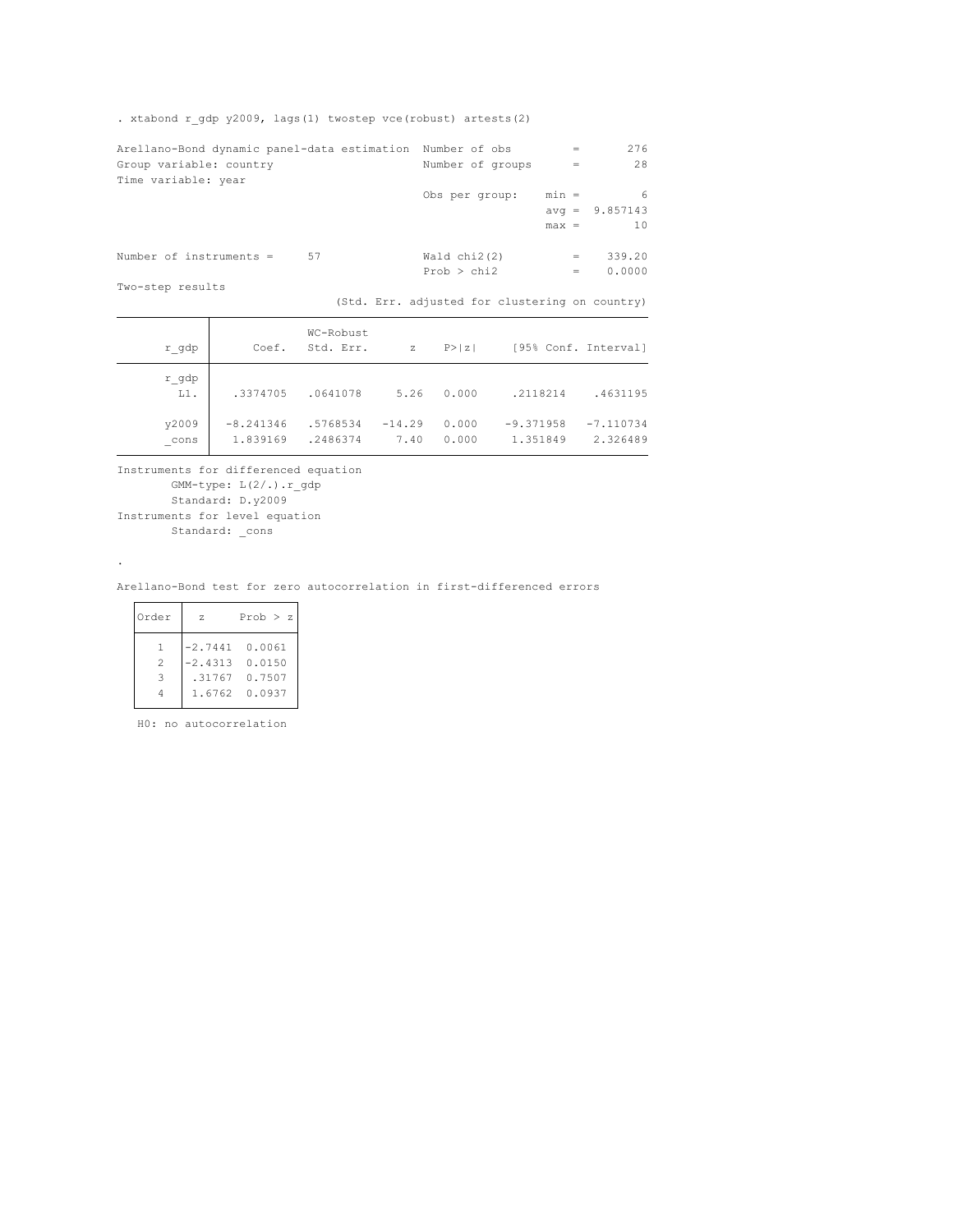| Dynamic panel-data estimation | Number of obs    | $=$     | 304      |
|-------------------------------|------------------|---------|----------|
| Group variable: country       | Number of groups | $=$     | 28       |
| Time variable: year           |                  |         |          |
|                               | Obs per group:   | $min =$ | 7        |
|                               |                  | $avg =$ | 10.85714 |
|                               |                  | $max =$ | 11       |
| Number of instruments =<br>67 | Wald $chi2(2)$   | $=$     | 341.17   |
|                               | Prob > chi2      | $=$     | 0.0000   |
| Two-step results              |                  |         |          |

(Std. Err. adjusted for clustering on country)

| r gdp           | Coef.                   | WC-Robust<br>Std. Err. | $\mathbf{z}$     | P >  z         |                         | [95% Conf. Interval]   |
|-----------------|-------------------------|------------------------|------------------|----------------|-------------------------|------------------------|
| r gdp<br>$L1$ . | .3059947                | .0460995               | 6.64             | 0.000          | .2156415                | .396348                |
| y2009<br>cons   | $-8.983378$<br>1.986905 | .6935064<br>.2430196   | $-12.95$<br>8.18 | 0.000<br>0.000 | $-10.34263$<br>1.510596 | $-7.62413$<br>2.463215 |

Standard: \_cons GMM-type: LD.r\_gdp Instruments for level equation Standard: D.y2009 GMM-type: L(2/.).r\_gdp Instruments for differenced equation

Arellano-Bond test for zero autocorrelation in first-differenced errors

| Order | $\mathbf{z}$     | Prob $>$ z      |
|-------|------------------|-----------------|
| -1.   | $-2.8765$ 0.0040 |                 |
| 2     |                  | $-2.248$ 0.0246 |
| 3     | .03328           | 0.9734          |
|       | 1.4616           | 0.1439          |
|       |                  |                 |

H0: no autocorrelation

.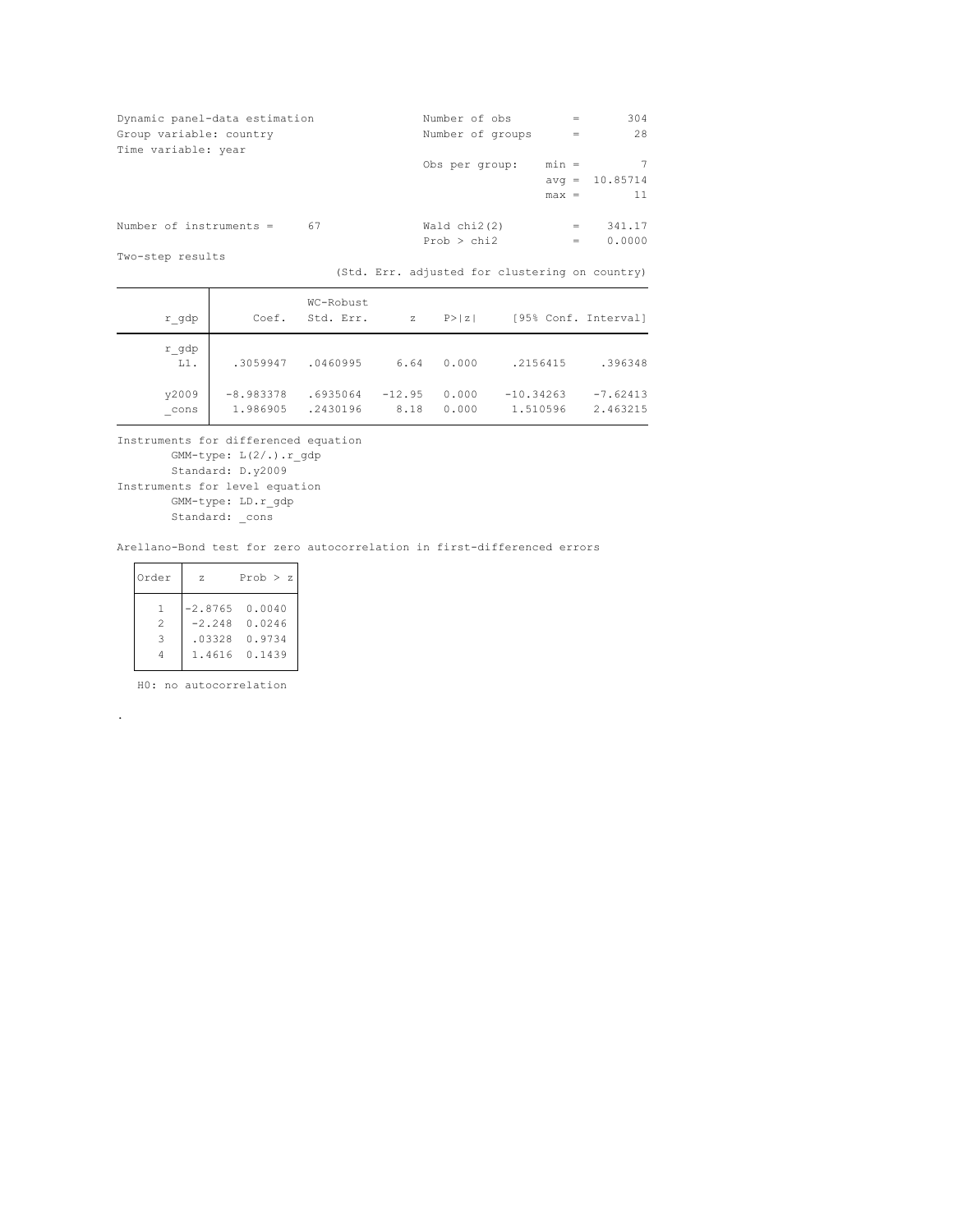#### . xtabond r\_gdp empl, lags(2) twostep artests(2)

| Arellano-Bond dynamic panel-data estimation Number of obs |             |                        |       |                  |             | 246<br>$=$           |
|-----------------------------------------------------------|-------------|------------------------|-------|------------------|-------------|----------------------|
| Group variable: country                                   |             |                        |       | Number of groups |             | 28<br>$=$            |
| Time variable: year                                       |             |                        |       |                  |             |                      |
|                                                           |             |                        |       | Obs per group:   | $min =$     | .5                   |
|                                                           |             |                        |       |                  |             | $avg = 8.785714$     |
|                                                           |             |                        |       |                  | $max =$     | 9                    |
|                                                           |             |                        |       |                  |             |                      |
| Number of instruments =                                   |             | 56                     |       | Wald chi2(3)     |             | 3397.95<br>$=$       |
|                                                           |             |                        |       | Prob > chi2      |             | 0.0000<br>$=$        |
| Two-step results                                          |             |                        |       |                  |             |                      |
| r gdp                                                     |             | Coef. Std. Err. z      |       | P >  z           |             | [95% Conf. Interval] |
| r gdp                                                     |             |                        |       |                  |             |                      |
| $L1$ .                                                    | .4402635    | .0116039               | 37.94 | 0.000            | .4175202    | .4630068             |
| $L2$ .                                                    | $-.2526016$ | $.0066464 -38.01$      |       | 0.000            | $-.2656283$ | $-.239575$           |
|                                                           |             |                        |       |                  |             |                      |
| emp1                                                      |             | .0000372 5.02e-06 7.40 |       | 0.000            | .0000273    | .000047              |
| $_{\rm cons}$                                             | 1.011553    | .0788133               | 12.83 | 0.000            | .8570821    | 1.166025             |

Warning: gmm two-step standard errors are biased; robust standard

```
errors are recommended.
```

```
Standard: _cons
Instruments for level equation
       Standard: D.empl
      GMM-type: L(2/.).r_gdp
Instruments for differenced equation
```
Arellano-Bond test for zero autocorrelation in first-differenced errors

| Order | - 7. | Prob > z         |
|-------|------|------------------|
|       |      | $-3.6938$ 0.0002 |
| 2     |      | $-.58560.5581$   |
| 3     |      | 1.066 0.2864     |
|       |      | 1.9496 0.0512    |
|       |      |                  |

H0: no autocorrelation

# *APPENDIX 2*

.

Dependent Variable: R\_GDP? Method: Pooled Least Squares

Sample: 2002 2013 Included observations: 12 Cross-sections included: 28 Total pool (unbalanced) observations: 330

| Variable                                       |  | Coefficient Std. Error t-Statistic Prob.                                  |        |
|------------------------------------------------|--|---------------------------------------------------------------------------|--------|
| $\mathbf{C}$<br>EMPI.2<br><b>Fixed Effects</b> |  | $-9.081998$ $3.028497$ $-2.998846$ $0.0029$<br>0.001372 0.000379 3.624908 | 0.0003 |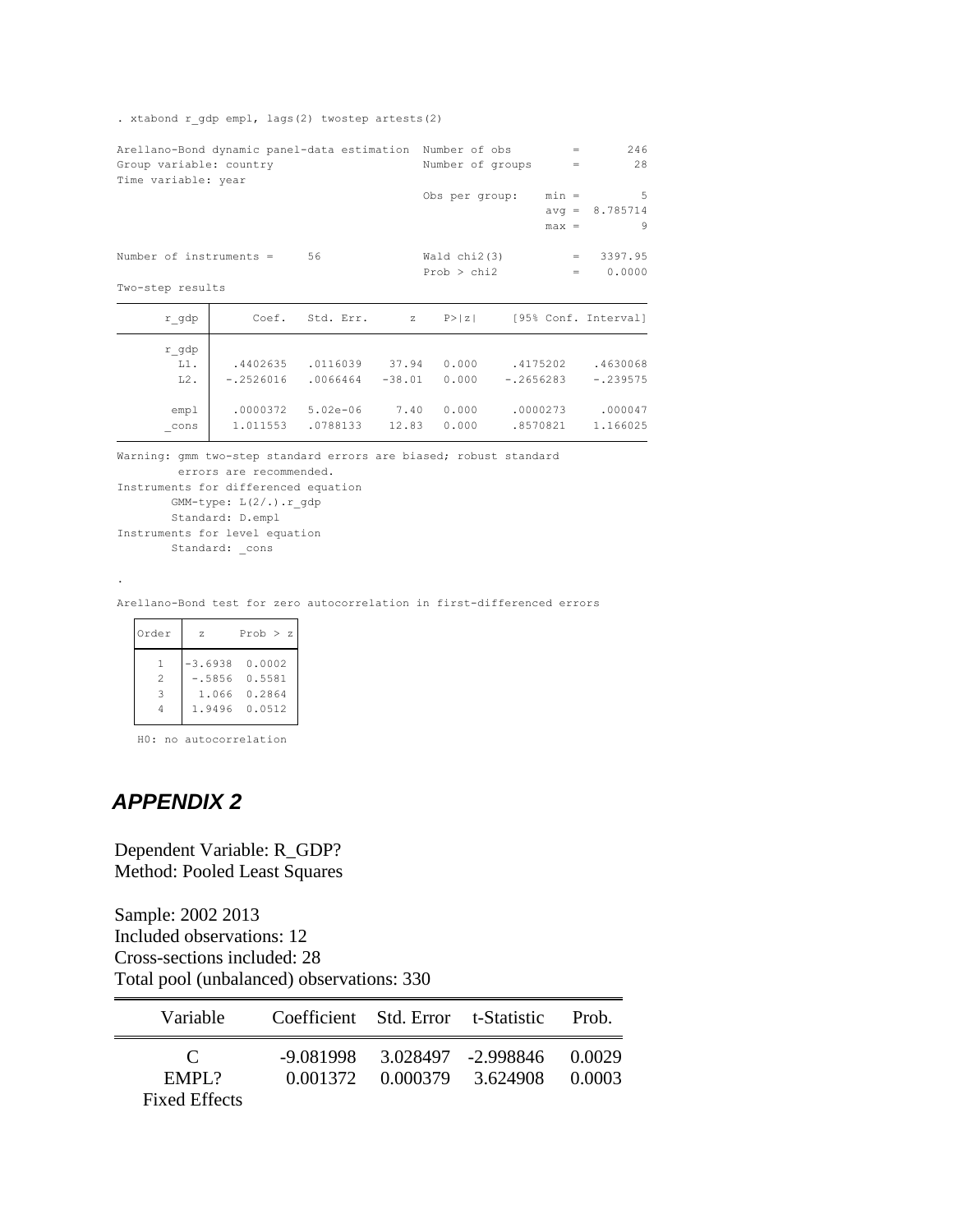| (Cross)                |                              |
|------------------------|------------------------------|
| $-1$ —C                | 4.433095                     |
| $2-C$                  | 7.658166                     |
| $3-C$                  | 4.672457                     |
| $4-C$                  | 5.755684                     |
| $5 - C$                | -44.94925                    |
| $6 - C$                | 12.00532                     |
| $7 - C$                | 8.342052                     |
| $-8$ —C                | 2.486625                     |
| $9-C$                  | $-15.60734$                  |
| $10-C$                 | $-26.46049$                  |
| $11-C$                 | 8.566266                     |
| $12-C$                 | $-24.81010$                  |
| $13-C$                 | 10.17333                     |
| $-14-C$                | 11.92443                     |
| $15-C$                 | 10.76034                     |
| $16-C$                 | 11.08726                     |
| $17 - C$               | 4.955707                     |
| $18 - C$               | 11.11307                     |
| $-19$ –C               | $-1.608194$                  |
| $20-C$                 | 5.117833                     |
| $21-C$                 | $-7.262418$                  |
| $22-C$                 | 2.167770                     |
| $23-C$                 | $-0.024458$                  |
| $24 - C$               | 9.552379                     |
| $25-C$                 | 10.41685                     |
| $26-C$                 | 6.969302                     |
| $27-C$                 | 4.895656                     |
| $28-C$                 | -29.08885                    |
|                        |                              |
| <b>Fixed Effects</b>   |                              |
| (Period)<br>$2002 - C$ | 1.472504                     |
|                        |                              |
| $2003 - C$             | 1.476407                     |
| $2004 - C$             | 2.452885                     |
| $2005 - C$             | 2.042710                     |
| $2006 - C$             | 3.079914                     |
| $2007 - C$             | 2.776754                     |
| $2008 - C$             | $-0.986900$                  |
| $2009 - C$             | $-7.764785$                  |
| $2010 - C$             | $-0.433615$                  |
| $2011 - C$             | $-0.200841$                  |
| $2012 - C$             | $-2.220041$                  |
| $2013 - C$             | $-1.694992$                  |
|                        | <b>Effects Specification</b> |

Cross-section fixed (dummy variables)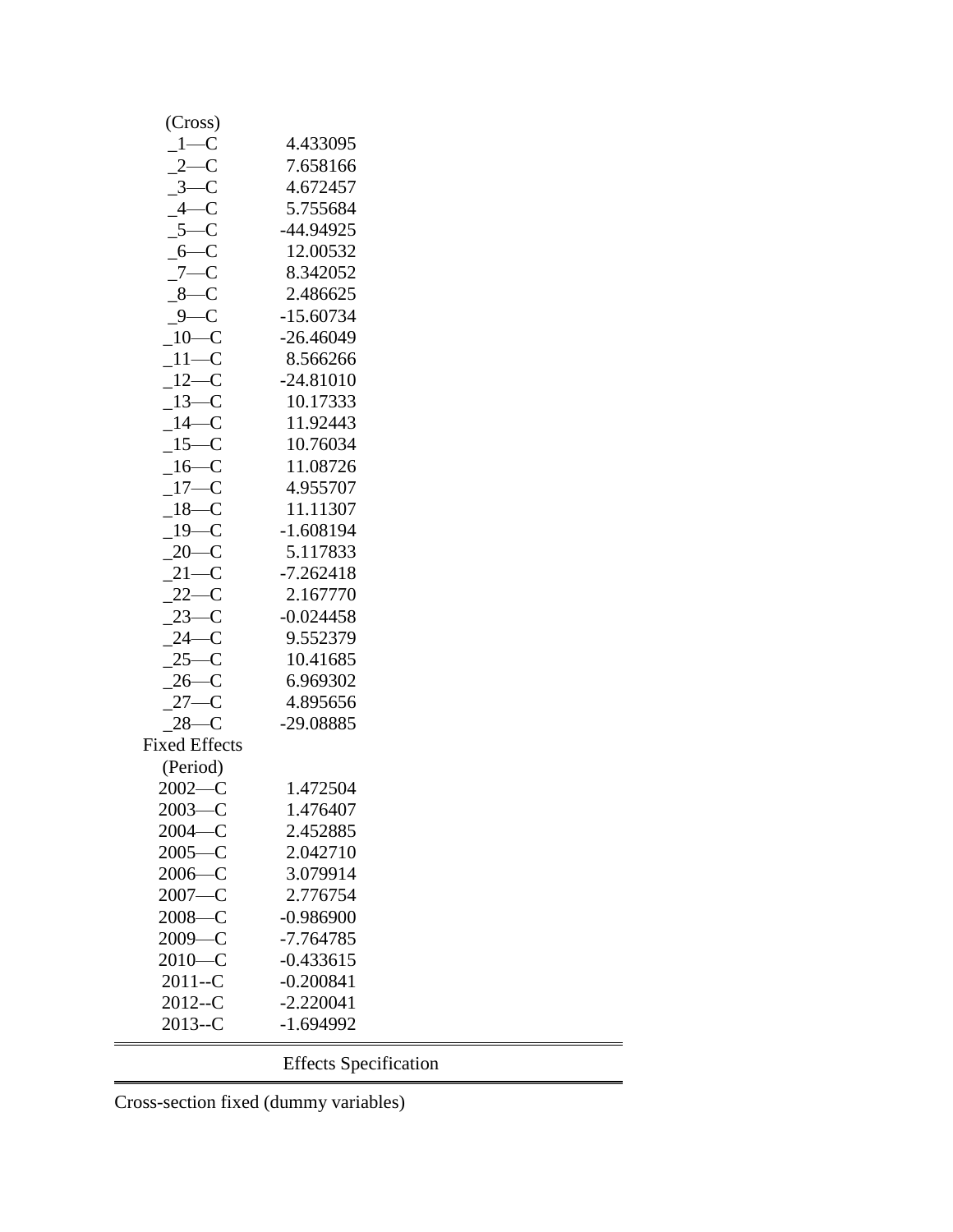Period fixed (dummy variables)

| R-squared                 | 0.678696    | Mean dependent var    | 1.886364 |
|---------------------------|-------------|-----------------------|----------|
| <b>Adjusted R-squared</b> | 0.635486    | S.D. dependent var    | 3.822056 |
| S.E. of regression        | 2.307567    | Akaike info criterion | 4.623477 |
| Sum squared resid         | 1544.211    | Schwarz criterion     | 5.083973 |
| Log likelihood            | $-722.8737$ | Hannan-Quinn criter.  | 4.807162 |
| F-statistic               | 15.70695    | Durbin-Watson stat    | 1.233694 |
| Prob(F-statistic)         | 0.000000    |                       |          |

Redundant Fixed Effects Tests Pool: POOL01 Test cross-section and period fixed effects

| <b>Effects</b> Test           | <b>Statistic</b> | d.f.     | Prob.  |
|-------------------------------|------------------|----------|--------|
| Cross-section F               | 4.012352         | (27,290) | 0.0000 |
| Cross-section Chi-square      | 104.744862       | 27       | 0.0000 |
| Period F                      | 46.674270        | (11,290) | 0.0000 |
| Period Chi-square             | 336.267663       | 11       | 0.0000 |
| <b>Cross-Section/Period F</b> | 15.893216        | (38,290) | 0.0000 |
| Cross-Section/Period          | Chi-             |          |        |
| square                        | 371.500865       | 38       | 0.0000 |

# *APPENDIX 3*

VAR Lag Order Selection Criteria Endogenous variables: R\_GDP EMPL Exogenous variables: C

Sample: 1 336 Included observations: 309

| Lag      | LogL        | LR          | FPE.        | AIC.      | SC.       |
|----------|-------------|-------------|-------------|-----------|-----------|
| $^{(1)}$ | -4157.491   | NA.         | $1.69e+09$  | 26.92227  | 26.94643  |
|          | $-4081.920$ | 149.6743    | $1.06e+09$  | 26.45903  | 26.53152  |
| 2        | -4072.754   | 18.03564    | $1.03e+09$  | 26.42559  | 26.54641  |
| 3        | -4049.719   | $45.02563*$ | $9.08e+08*$ | 26.30239* | 26.47154* |

\* indicates lag order selected by the criterion

LR: sequential modified LR test statistic (each test at 5%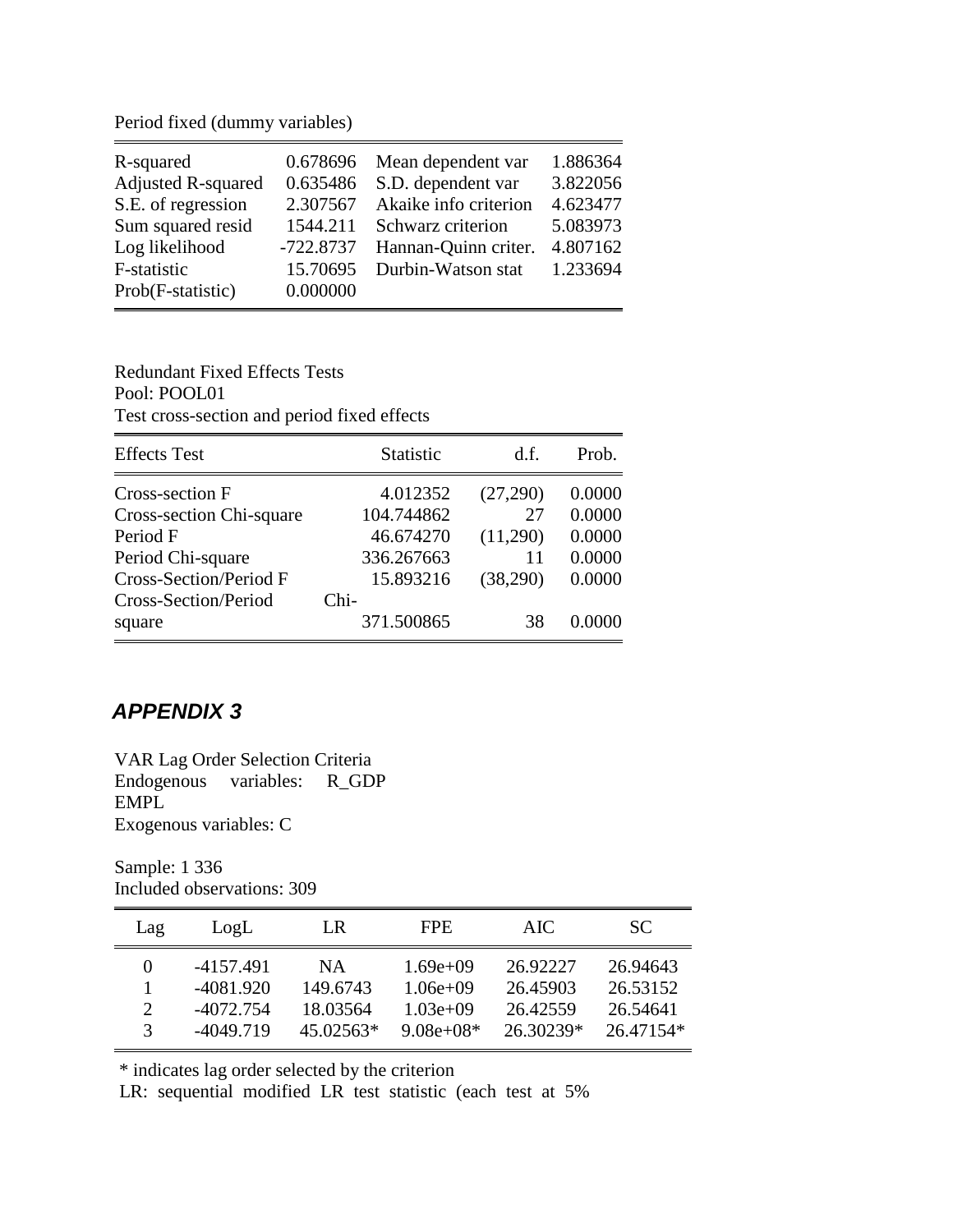| level)                                 |
|----------------------------------------|
| FPE: Final prediction error            |
| AIC: Akaike information criterion      |
| SC: Schwarz information criterion      |
| HQ: Hannan-Quinn information criterion |

Vector Autoregression Estimates

Sample (adjusted): 4 336 Included observations: 309 after adjustments Standard errors in () & t-statistics in []

|                | R GDP         | <b>EMPL</b>  |
|----------------|---------------|--------------|
| $R_GDP(-1)$    | 0.443605      | -433.4685    |
|                | (0.05733)     | (194.152)    |
|                | [7.73757]     | $[-2.23262]$ |
| $R_GDP(-2)$    | 0.127053      | $-345.1869$  |
|                | (0.06149)     | (208.247)    |
|                | [2.06613]     | $[-1.65758]$ |
| $R_GDP(-3)$    | 0.201852      | 749.4577     |
|                | (0.05714)     | (193.509)    |
|                | [3.53251]     | [3.87298]    |
| $EMPL(-1)$     | 3.04E-05      | $-0.181377$  |
|                | $(1.6E-05)$   | (0.05562)    |
|                | [1.85022]     | $[-3.26124]$ |
| $EMPL(-2)$     | 3.40E-05      | $-0.060012$  |
|                | $(1.7E-0.5)$  | (0.05685)    |
|                | [2.02293]     | $[-1.05567]$ |
| $EMPL(-3)$     | $-3.38E - 05$ | $-0.145161$  |
|                | $(1.7E-0.5)$  | (0.05661)    |
|                | $[-2.02460]$  | $[-2.56425]$ |
| $\overline{C}$ | 0.180243      | 11495.65     |
|                | (0.33252)     | (1126.08)    |
|                | [0.54205]     | [10.2086]    |
| R-squared      | 0.439073      | 0.109859     |
| Adj. R-squared | 0.427928      | 0.092174     |
| Sum sq. resids | 2642.348      | $3.03E+10$   |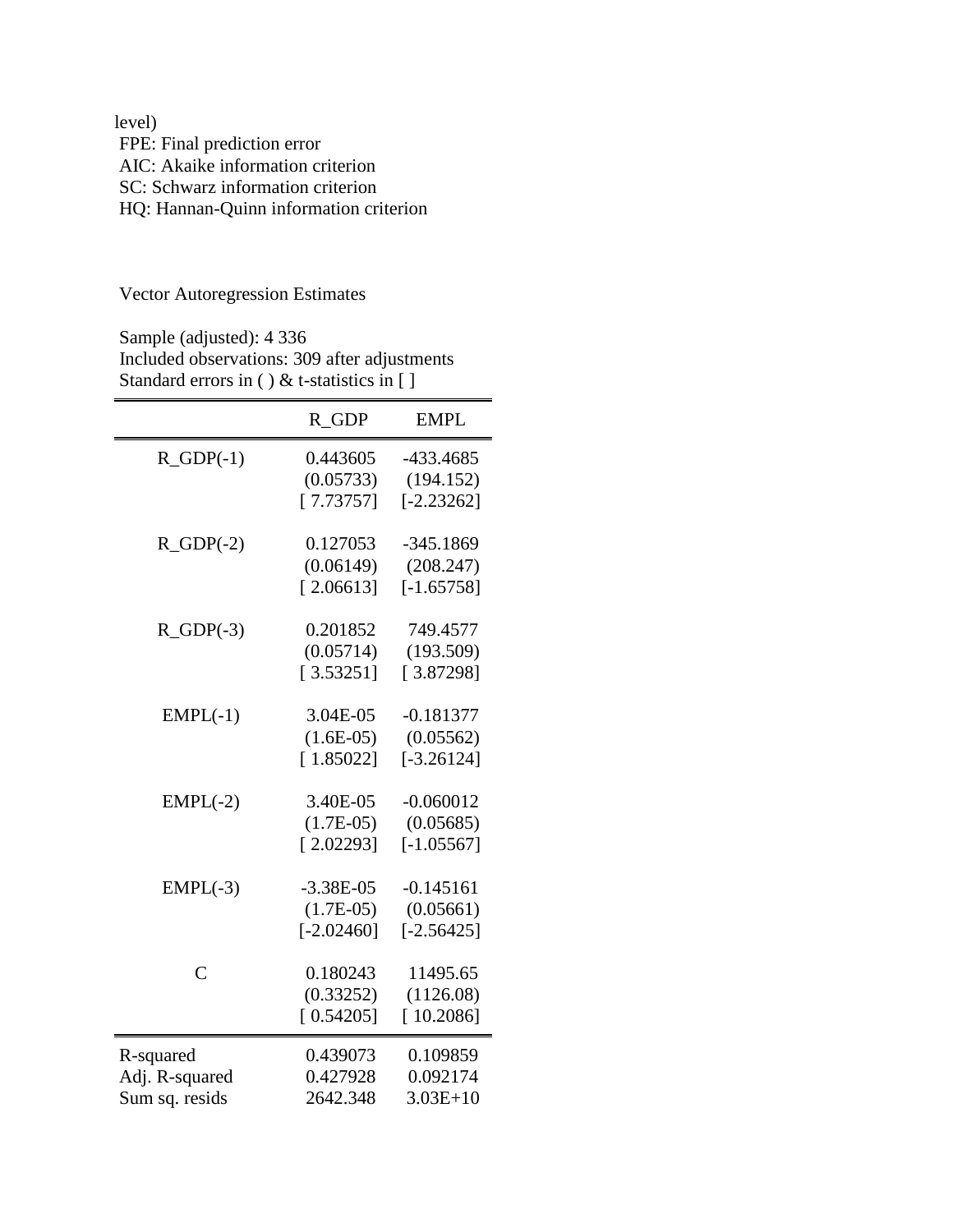| S.E. equation                     | 2.957955     | 10017.12     |  |  |  |  |
|-----------------------------------|--------------|--------------|--|--|--|--|
| F-statistic                       | 39.39903     | 6.212034     |  |  |  |  |
| Log likelihood                    | $-770.0216$  | $-3281.435$  |  |  |  |  |
| Akaike AIC                        | 5.029266     | 21.28437     |  |  |  |  |
| Schwarz SC                        | 5.113840     | 21.36895     |  |  |  |  |
| Mean dependent                    | 1.802589     | 8334.814     |  |  |  |  |
| S.D. dependent                    | 3.910807     | 10513.36     |  |  |  |  |
| Determinant resid covariance (dof |              |              |  |  |  |  |
| adj.)                             |              | $8.68E + 08$ |  |  |  |  |
| Determinant resid covariance      | $8.29E + 08$ |              |  |  |  |  |
| Log likelihood                    | $-4049.719$  |              |  |  |  |  |

Akaike information criterion 26.30239

Schwarz criterion 26.47154 VAR Residual Serial Correlation LM Tests Null Hypothesis: no serial

correlation at lag order h

Sample: 1 336 Included observations: 309

| Lags | LM-Stat  | Prob   |
|------|----------|--------|
| 1    | 2.120264 | 0.7137 |
| 2    | 21.03724 | 0.0003 |
| 3    | 17.70365 | 0.0014 |
| 4    | 7.964354 | 0.0929 |
| 5    | 41.31523 | 0.0000 |
| 6    | 19.33863 | 0.0007 |
| 7    | 20.88251 | 0.0003 |
| 8    | 27.19041 | 0.0000 |
| 9    | 8.913925 | 0.0633 |
| 10   | 11.09257 | 0.0255 |
| 11   | 16.62593 | 0.0023 |
| 12   | 7.647243 | 0.1054 |
|      |          |        |

Probs from chi-square with 4 df.

VAR Residual Portmanteau Tests for Autocorrelations Null Hypothesis: no residual autocorrelations up to lag h

Sample: 1 336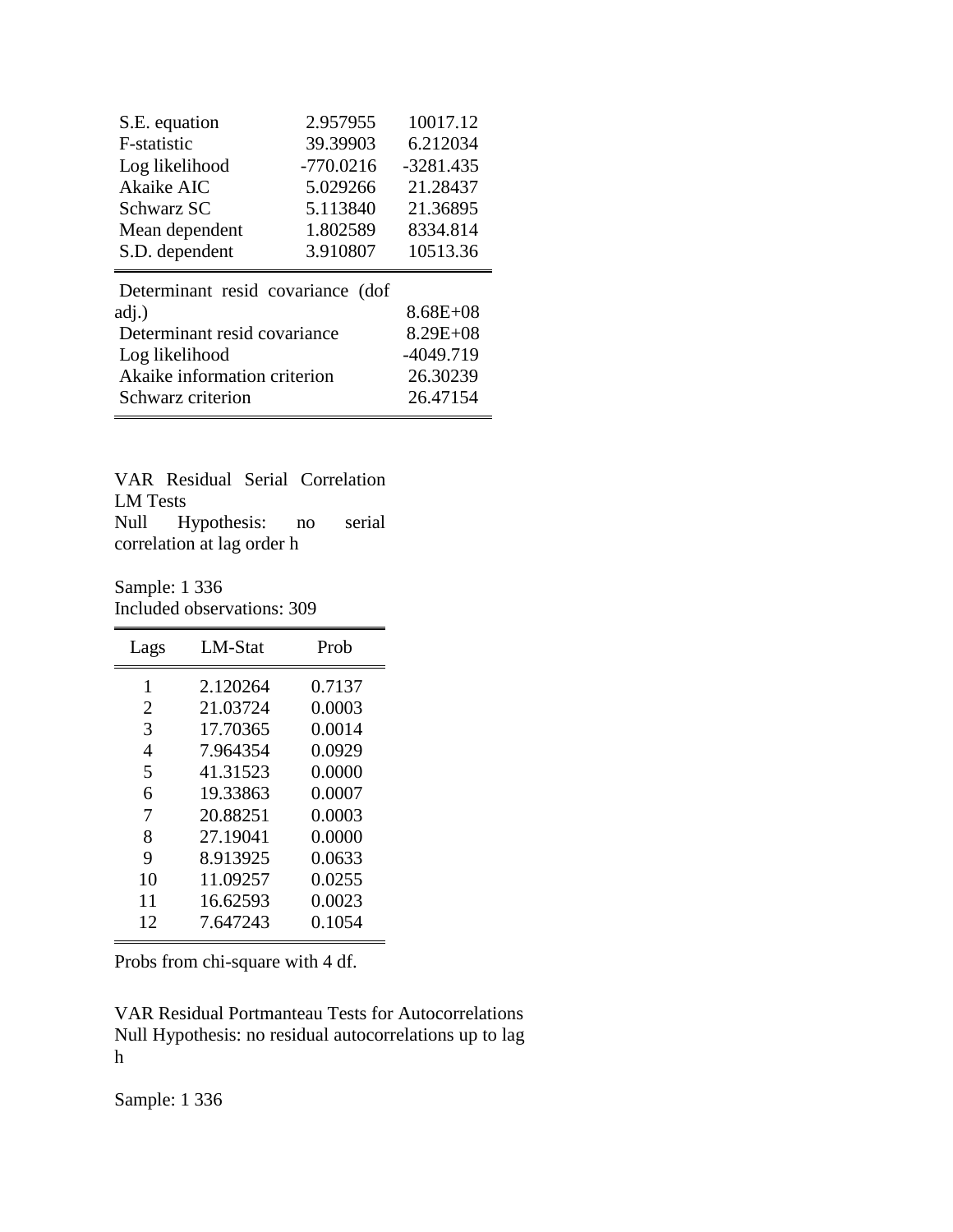| Lags | Q-Stat   | Prob.  | Adj Q-Stat | Prob.  | df    |
|------|----------|--------|------------|--------|-------|
| 1    | 0.198183 | $NA*$  | 0.198826   | $NA*$  | $NA*$ |
| 2    | 3.359378 | $NA*$  | 3.380615   | $NA*$  | $NA*$ |
| 3    | 6.616281 | $NA*$  | 6.669449   | $NA*$  | $NA*$ |
| 4    | 13.54819 | 0.0089 | 13.69227   | 0.0083 | 4     |
| 5    | 46.62324 | 0.0000 | 47.31131   | 0.0000 | 8     |
| 6    | 61.04480 | 0.0000 | 62.01845   | 0.0000 | 12    |
| 7    | 77.53572 | 0.0000 | 78.89161   | 0.0000 | 16    |
| 8    | 99.11694 | 0.0000 | 101.0464   | 0.0000 | 20    |
| 9    | 106.6425 | 0.0000 | 108.7978   | 0.0000 | 24    |
| 10   | 116.2275 | 0.0000 | 118.7033   | 0.0000 | 28    |
| 11   | 130.7851 | 0.0000 | 133.7982   | 0.0000 | 32    |
| 12   | 137.0055 | 0.0000 | 140.2700   | 0.0000 | 36    |
|      |          |        |            |        |       |

Included observations: 309

\*The test is valid only for lags larger than the VAR lag order. df is degrees of freedom for (approximate) chi-square distribution

VAR Residual Normality Tests Orthogonalization: Cholesky (Lutkepohl) Null Hypothesis: residuals are multivariate normal

Sample: 1 336 Included observations: 309

| Component | <b>Skewness</b>         | $Chi-sq$             | df    | Prob.            |
|-----------|-------------------------|----------------------|-------|------------------|
| 1<br>2    | $-0.374849$<br>1.356059 | 7.236349<br>94.70315 | 1     | 0.0071<br>0.0000 |
| Joint     |                         | 101.9395             | 2     | 0.0000           |
| Component | Kurtosis                | Chi-sq               | df    | Prob.            |
| 2         | 4.610096<br>4.231633    | 33.37725<br>19.53034 | 1     | 0.0000<br>0.0000 |
| Joint     |                         | 52.90760             | 2     | 0.0000           |
|           | Component Jarque-Bera   | df                   | Prob. |                  |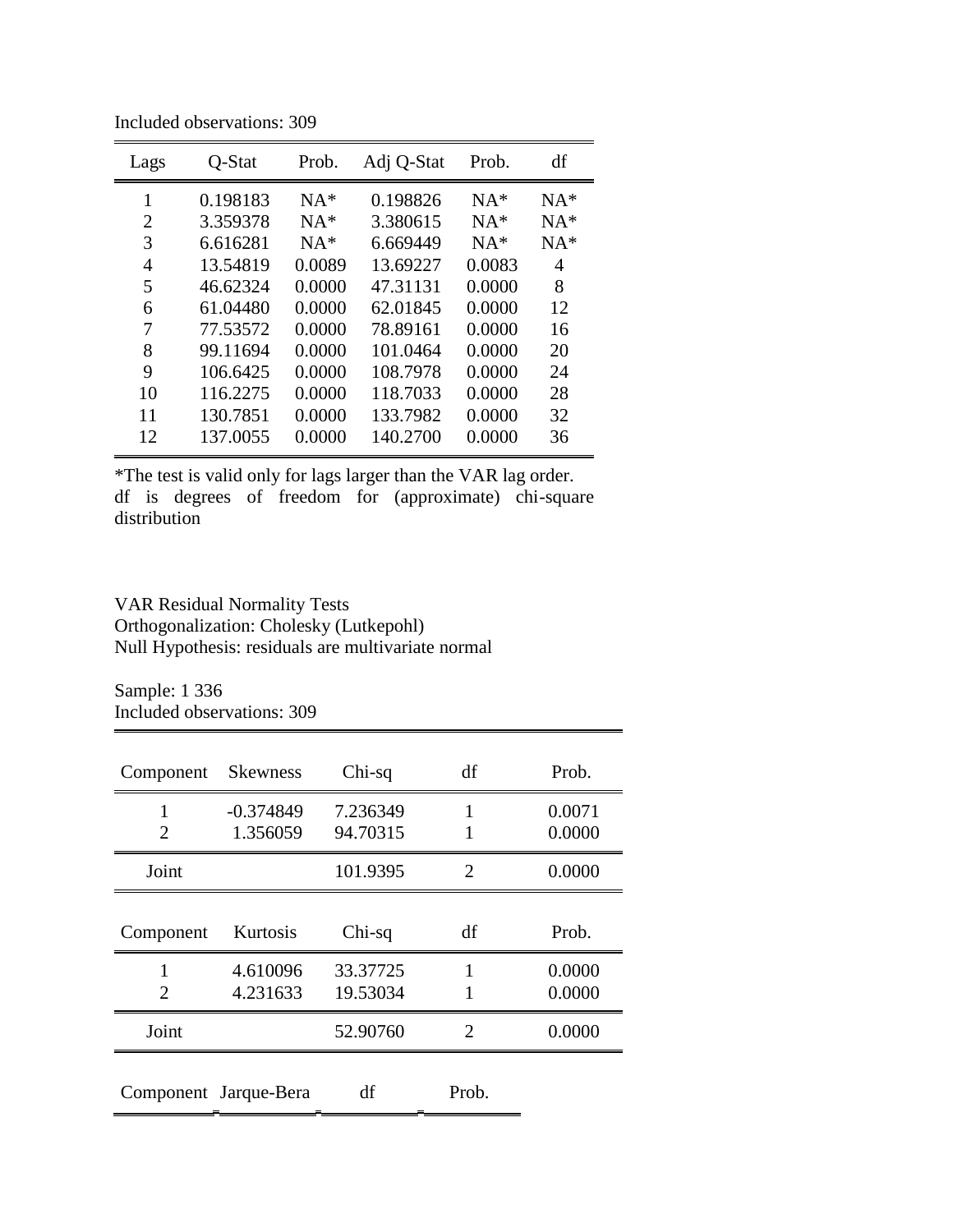|       | 40.61360<br>114.2335 | 0.0000<br>0.0000 |
|-------|----------------------|------------------|
| Joint | 154.8471             | 0.0000           |

VAR Residual Heteroskedasticity Tests: No Cross Terms (only levels and squares)

Sample: 1 336 Included observations: 309

Joint test:

| $Chi-sq$ | df | Prob.  |
|----------|----|--------|
| 123.8805 | 36 | 0.0000 |

Individual components:

| Dependent   | R-squared | F(12,296) | Prob.  | $Chi-sq(12)$ | Prob.  |
|-------------|-----------|-----------|--------|--------------|--------|
| $res1*res1$ | 0.189895  | 5.782046  | 0.0000 | 58.67743     | 0.0000 |
| $res2*res2$ | 0.124528  | 3.508613  | 0.0001 | 38.47917     | 0.0001 |
| $res2*res1$ | 0.092121  | 2.502899  | 0.0038 | 28.46552     | 0.0047 |

| Variance    |          |          |          |
|-------------|----------|----------|----------|
| Decompositi |          |          |          |
| on of       |          |          |          |
| R GDP:      |          |          |          |
| Period      | S.E.     | R GDP    | EMPL     |
| 1           | 2.957955 | 100,0000 | 0.000000 |
| 2           | 3.237196 | 99.12581 | 0.874193 |
| 3           | 3.379147 | 97.67033 | 2.329675 |
| 4           | 3.560616 | 97.62608 | 2.373921 |
| 5           | 3.674930 | 97.76406 | 2.235942 |
| 6           | 3.767966 | 97.84963 | 2.150369 |
| 7           | 3.823686 | 97.86718 | 2.132825 |
| 8           | 3.865721 | 97.90470 | 2.095298 |
|             |          |          |          |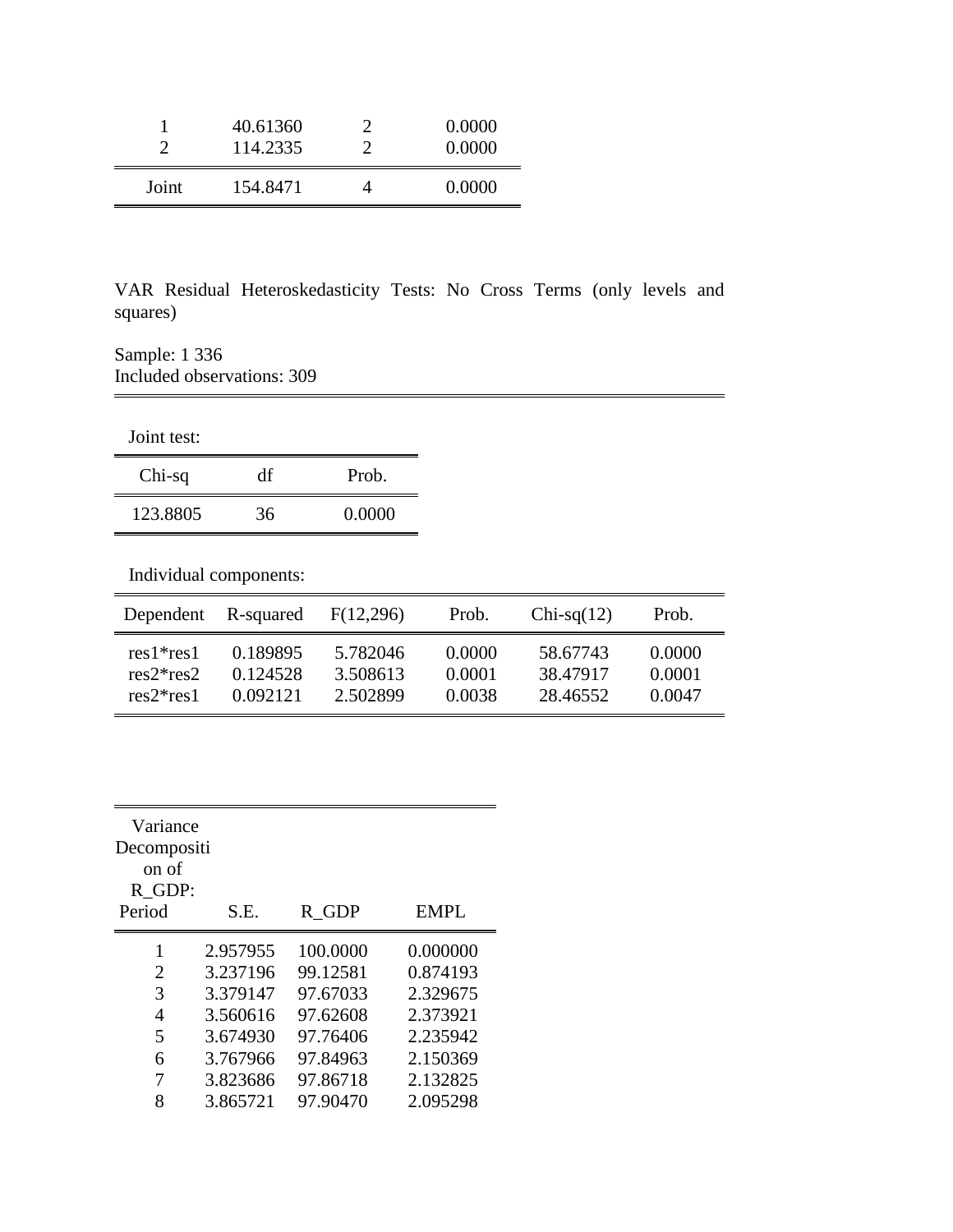| 9                     | 3.898389 | 97.93750 | 2.062504    |
|-----------------------|----------|----------|-------------|
| 10                    | 3.922996 | 97.95913 | 2.040872    |
| Variance              |          |          |             |
| Decomposi             |          |          |             |
| tion of               |          |          |             |
| EMPL:                 |          |          |             |
| Period                | S.E.     | $R_GDP$  | <b>EMPL</b> |
| 1                     | 10017.12 | 1.118523 | 98.88148    |
| $\overline{2}$        | 10236.94 | 2.204795 | 97.79520    |
| 3                     | 10328.80 | 3.785627 | 96.21437    |
| 4                     | 10607.69 | 6.642603 | 93.35740    |
| 5                     | 10633.16 | 6.616301 | 93.38370    |
| 6                     | 10640.18 | 6.610267 | 93.38973    |
| 7                     | 10640.92 | 6.619657 | 93.38034    |
| 8                     | 10642.71 | 6.631535 | 93.36847    |
| 9                     | 10643.73 | 6.648829 | 93.35117    |
| 10                    | 10644.04 | 6.650776 | 93.34922    |
| Cholesky<br>Ordering: |          |          |             |

R\_GDP

### EMPL

#### *APPENDIX 4*

Pool unit root test: Summary Series: R\_GDP\_1, R\_GDP\_2, R\_GDP\_3, R\_GDP\_4, R\_GDP\_5, R\_GDP\_6, R\_GDP\_7, R\_GDP\_8, R\_GDP\_9, R\_GDP\_10, R\_GDP\_11, R\_GDP\_12, R\_GDP\_13, R\_GDP\_14, R\_GDP\_15, R\_GDP\_16, R\_GDP\_17, R\_GDP\_18, R\_GDP\_19, R\_GDP\_20, R\_GDP\_21, R\_GDP\_22, R\_GDP\_23, R\_GDP\_24, R\_GDP\_25, R\_GDP\_26, R\_GDP\_27, R\_GDP\_28 Sample: 2002 2013 Exogenous variables: Individual effects Automatic selection of maximum lags

Automatic lag length selection based on SIC: 0 to 1

Newey-West automatic bandwidth selection and Bartlett kernel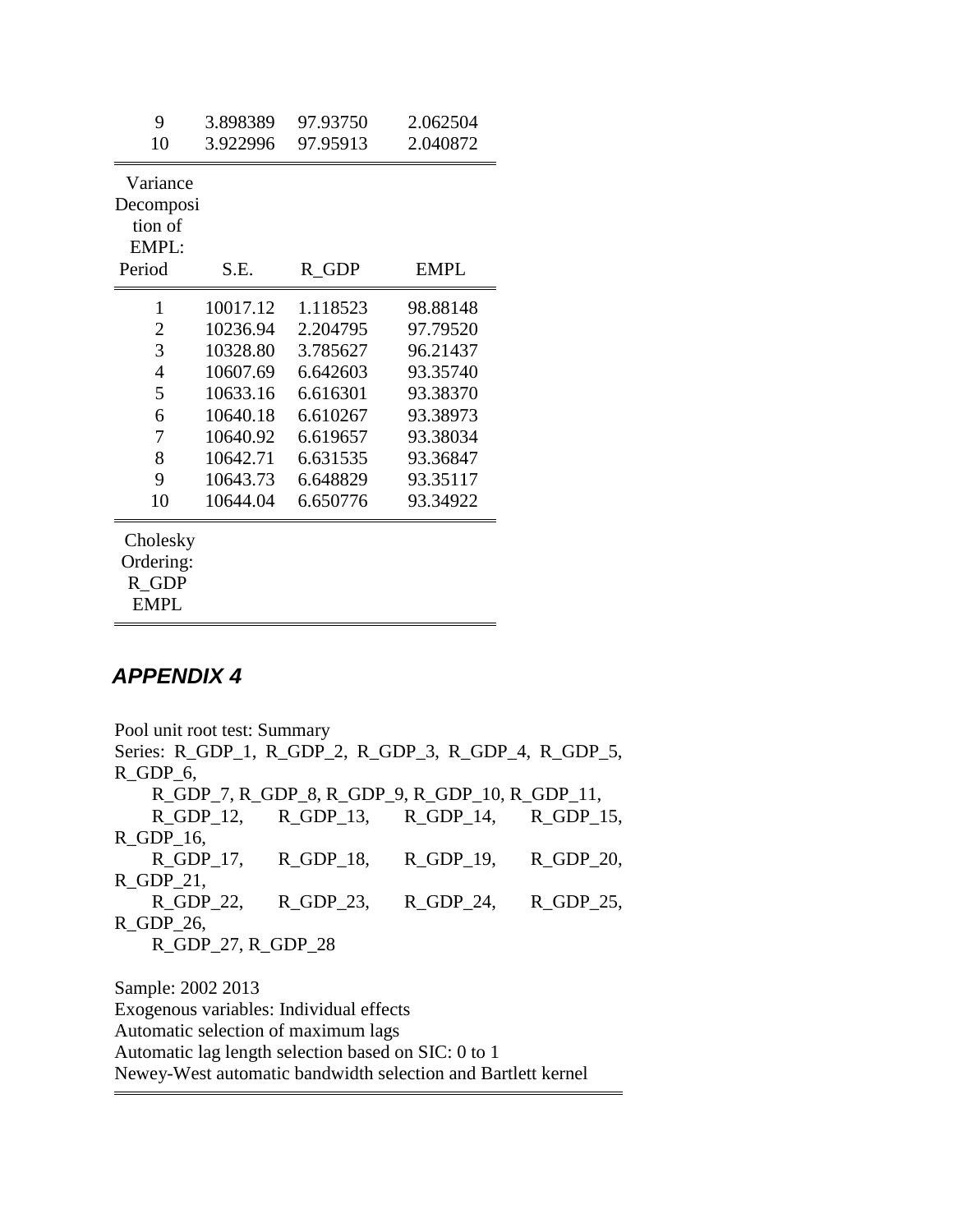|                                                        |            |                   | Cross-   |     |  |  |  |
|--------------------------------------------------------|------------|-------------------|----------|-----|--|--|--|
| Method                                                 |            | Statistic Prob.** | sections | Obs |  |  |  |
| Null: Unit root (assumes common unit root process)     |            |                   |          |     |  |  |  |
| Levin, Lin & Chu $t^*$                                 | $-9.06484$ | 0.0000            | 28       | 299 |  |  |  |
| Null: Unit root (assumes individual unit root process) |            |                   |          |     |  |  |  |
| Im, Pesaran and Shin W-                                |            |                   |          |     |  |  |  |
| stat                                                   | $-4.15101$ | 0.0000            | 28       | 299 |  |  |  |
| ADF - Fisher Chi-square                                | 102.275    | 0.0002            | 28       | 299 |  |  |  |
| PP - Fisher Chi-square                                 | 112.079    | 0.0000            | 28       | 304 |  |  |  |

\*\* Probabilities for Fisher tests are computed using an asymptotic Chi

-square distribution. All other tests assume asymptotic normality.

Pool unit root test: Summary

Series: EMPL\_1, EMPL\_2, EMPL\_3, EMPL\_4, EMPL\_5, EMPL\_6, EMPL\_7,

EMPL\_8, EMPL\_9, EMPL\_10, EMPL\_11, EMPL\_12, EMPL\_13,

EMPL\_14, EMPL\_15, EMPL\_16, EMPL\_17, EMPL\_18, EMPL\_19,

EMPL\_20, EMPL\_21, EMPL\_22, EMPL\_23, EMPL\_24, EMPL\_25,

EMPL\_26, EMPL\_27, EMPL\_28

Sample: 2002 2013

Exogenous variables: Individual effects

Automatic selection of maximum lags

Automatic lag length selection based on SIC: 0 to 1

Newey-West automatic bandwidth selection and Bartlett kernel

|                                                                                      |                                  |                            | Cross-         |                   |
|--------------------------------------------------------------------------------------|----------------------------------|----------------------------|----------------|-------------------|
| Method                                                                               |                                  | Statistic Prob.**          | sections       | Obs               |
| Null: Unit root (assumes common unit root process)                                   |                                  |                            |                |                   |
| Levin, Lin & Chu $t^*$                                                               | $-7.12794$                       | 0.0000                     | 28             | 271               |
| Null: Unit root (assumes individual unit root process)                               |                                  |                            |                |                   |
| Im, Pesaran and Shin W-<br>stat<br>ADF - Fisher Chi-square<br>PP - Fisher Chi-square | $-2.96969$<br>86.4208<br>80.5338 | 0.0015<br>0.0056<br>0.0175 | 28<br>28<br>28 | 271<br>271<br>278 |